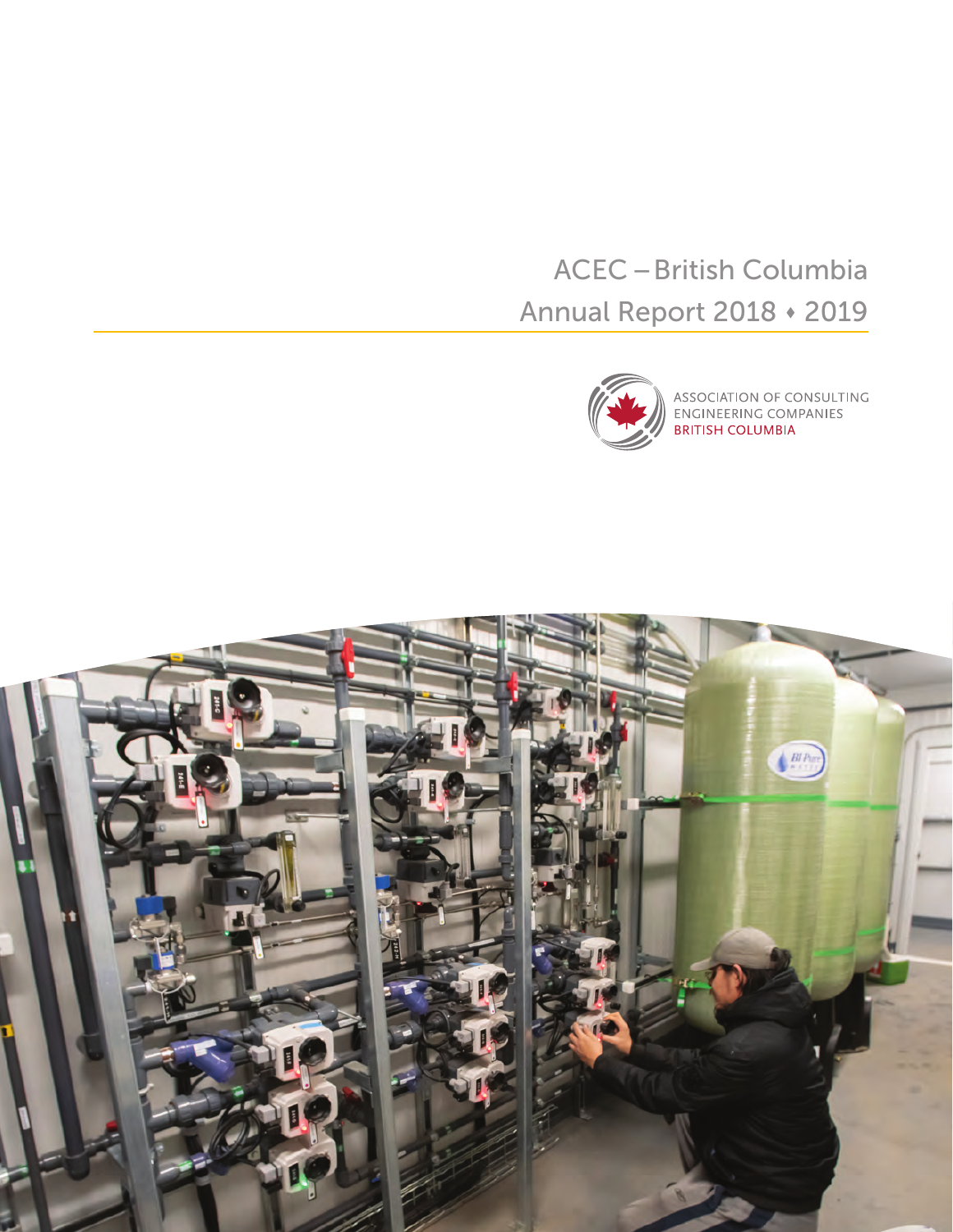# Table of Contents

| Minutes of the 2018 ACEC-BC Annual General Meeting  6        |  |
|--------------------------------------------------------------|--|
| Regional Liaison Reports                                     |  |
|                                                              |  |
| Committee Reports                                            |  |
|                                                              |  |
|                                                              |  |
|                                                              |  |
|                                                              |  |
|                                                              |  |
|                                                              |  |
|                                                              |  |
|                                                              |  |
|                                                              |  |
|                                                              |  |
|                                                              |  |
|                                                              |  |
|                                                              |  |
|                                                              |  |
| Transportation Conference - Moving at the Speed of Change 20 |  |
|                                                              |  |
|                                                              |  |
|                                                              |  |
|                                                              |  |
|                                                              |  |
|                                                              |  |
|                                                              |  |
| ACEC-British Columbia 2018-2019 Organization Chart  25       |  |
|                                                              |  |
|                                                              |  |
|                                                              |  |
|                                                              |  |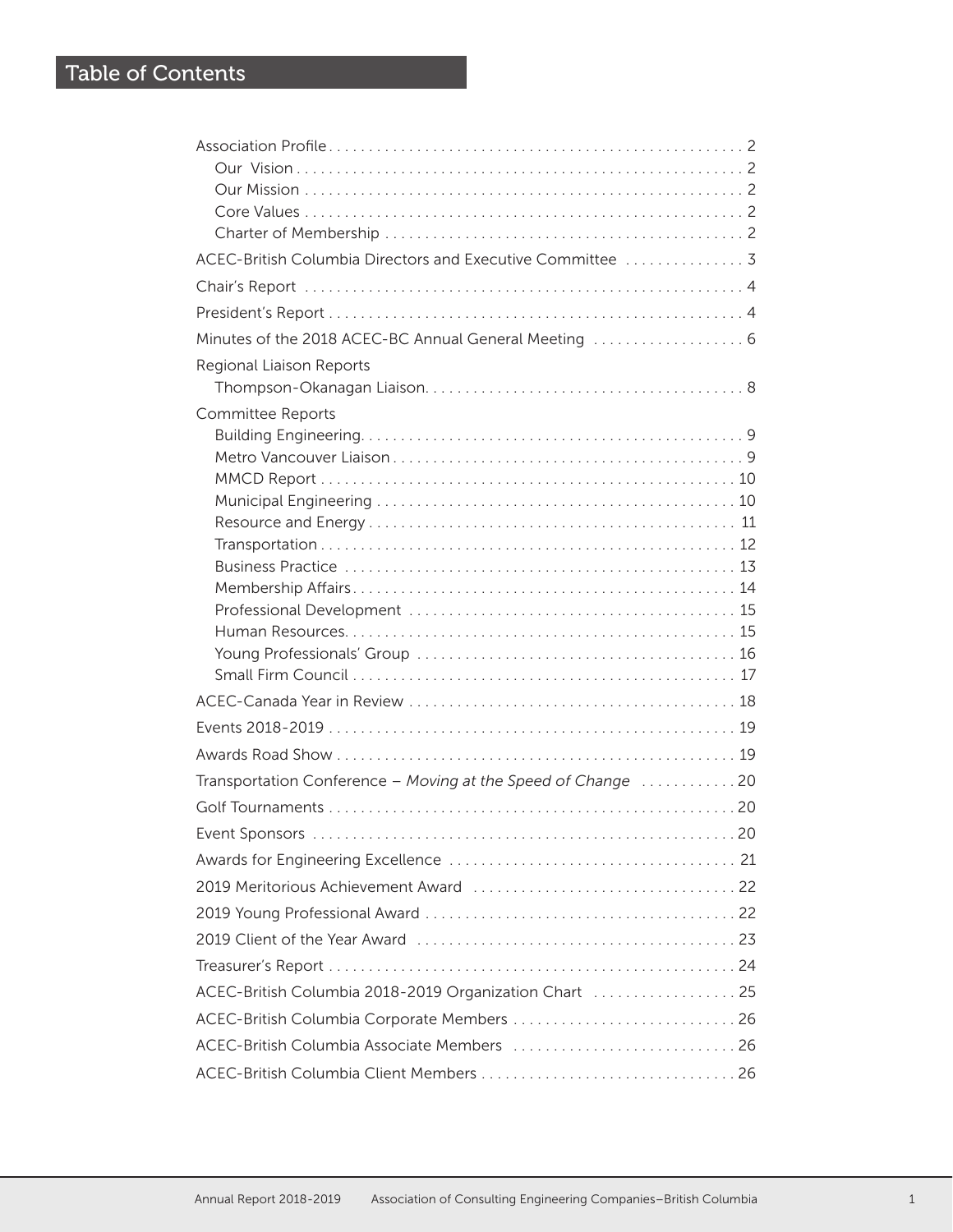### **Association Profile**

The Association of Consulting Engineering Companies–British Columbia is the industry association representing the business interests of the province's consulting engineering firms. Established in 1976, today the association represents 87 firms employing 9,500 people in British Columbia. Though consolidation continues in the industry through mergers and acquisitions, the number of member firms has increased over the past two years. The association is a non-profit organization and operates under the BC Societies Act.

Membership benefits range from gaining access to policy makers, to sharing intelligence with other members, and dealing with individual procurement issues as an organization, rather than an individual firm.

#### Our Vision

ACEC-British Columbia is recognized as the voice of the consulting engineering business in British Columbia, and the member firms are respected for the value of their contributions to society. We are called upon by all sectors of society to provide strategic advice on public policy matters and social welfare. Consulting firms are full participants in the activities of ACEC-British Columbia and provide their services on the basis of quality, value and fairness to all.

#### Our Mission

The mission of ACEC-British Columbia is to promote the business of British Columbia consulting engineering by enhancing our business and professional stature and to provide value to our clients while maintaining a commitment to public service and private enterprise.

#### Core Values

- ❖ integrity and ethical conduct
- \* public health, safety and welfare
- \* environmental stewardship
- ❖ professional respect for all members
- ❖ quality of service
- ❖ adequate compensation for services

#### Charter of Membership

The Charter of Membership was signed by member firms at the Annual General Meeting on June 4th, 2015. It is included in this year's report as a reminder of members' commitment to their professionalism. It includes the following statements:

- 1. Our company will support ACEC-BC through participation in its activities and adherence to its principles and policies.
- 2. Our company will relate to other members of ACEC-BC with integrity, and in a manner that will enhance the stature of consulting engineering, and the profession in general.
- 3. Our company will respect the majority view of ACEC-BC as expressed by its Board of Directors for the greater good of the industry.
- 4. Our company will not impugn the reputation or business of others.
- 5. Our company will actively encourage the selection of consultants based on qualifications.
- 6. Our company will offer its services at a price that reflects the value of the service, taking guidance from the ACEC-BC/APEGBC Fee Guidelines for Engineering Services.
- 7. Our company will respect the clientele of other members of ACEC-BC and will not attempt to supplant them when definite steps have been taken for their engagement.
- 8. When partnering for projects, our company will endeavor to select from other qualified ACEC-BC firms, and will follow the principles of qualification based selection and value based fees.
- 9. Our company will not engage in anti-competitive practices.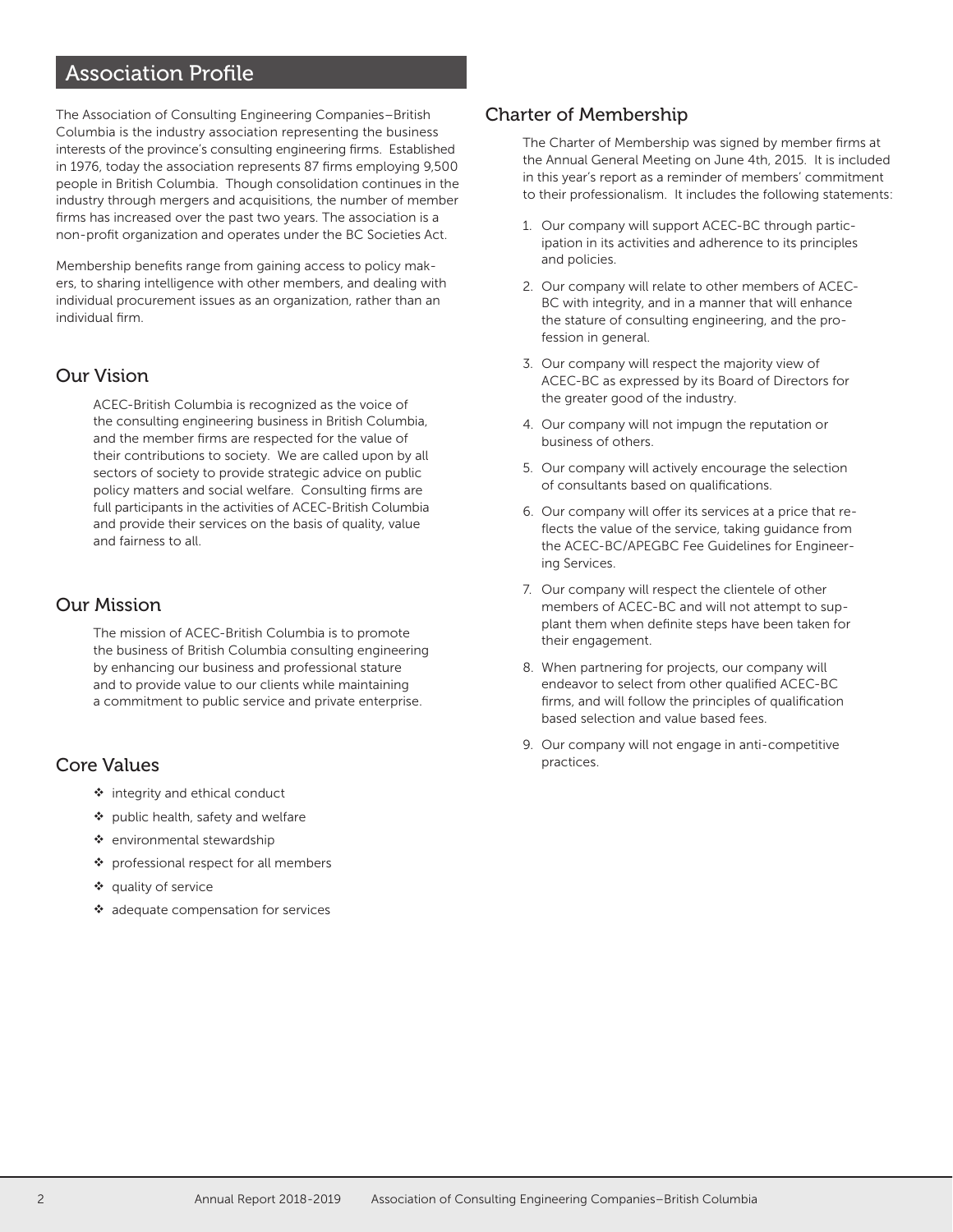### 2018-2019 Elected Directors

| Chair                           | Kevin Savage, P.Eng.         | Tetra Tech Canada          |
|---------------------------------|------------------------------|----------------------------|
| Vice-Chair/Treasurer            | Gurjit Sangha, P.Eng.        | <b>WSP</b>                 |
| Secretary/Designated Director   | Selena Wilson, P.Eng.        | McElhanney                 |
| Acting Past Chair/ACEC Director | Tim Stanley, P.Eng.          | <b>Stratice Consulting</b> |
| Director                        | Richard Bush, P.Eng.         | <b>Binnie Consulting</b>   |
| Director                        | Carol Campbell, P.Eng., PMP  | <b>WSP</b>                 |
| Director                        | Mike Chin, P.Eng.            | Klohn Crippen Berger       |
| Director                        | Fred Cummings, P.Eng.        | Hatch                      |
| Director                        | Derek Drummond, P.Eng.       | Stantec                    |
| Director                        | Chris Mealing, P.Eng.        | Mott MacDonald Canada      |
| Director                        | lain Ward, MIStructE, C.Eng. | Wood                       |
| Director                        | Rodger Welch, P.Eng.         | <b>COWI</b>                |
| Director                        | <b>Brian Yates</b>           | Stantec                    |

### 2018-2019 Ex officio Directors

Associate Member Director/Membership Affairs Municipal Engineering Committee Young Professionals Group

| Membership Affairs  | Jeff McLellan          | <b>BFL CANADA</b>        |
|---------------------|------------------------|--------------------------|
| eering Committee    | Marc Winer, P.Eng.     | <b>Dillon Consulting</b> |
| Ex officio Director | Suzanne Powell, P.Eng. | Thurber Engineering      |
| rofessionals Group  | David Ellis, P.Eng.    | McElhanney               |

### 2018-2019 Executive Committee



Kevin Savage, P.Eng. Chair



Gurjit Sangha, P.Eng. Vice-Chair/Treasurer



Selena Wilson, P.Eng. Secretary/Designated Director



Tim Stanley, P.Eng. Acting Past Chair



Caroline Andrewes President & CEO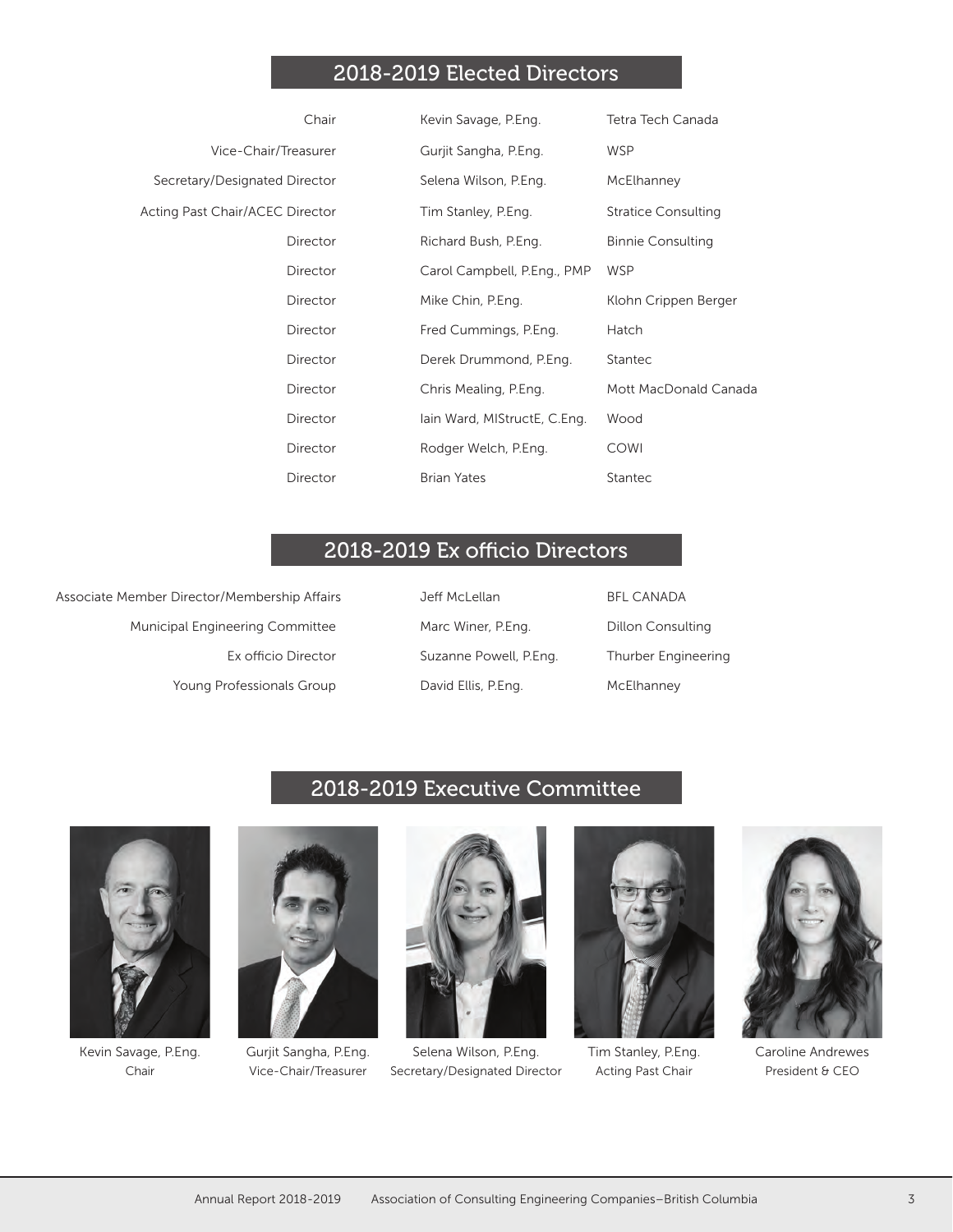### Chair's Report



Annual Report submitted by **Kevin Savage**, P.Eng. Chair of the Board of Directors

It has been a pleasure serving as Chair of the Board of ACEC-BC this year. I was fortunate to have plenty of support from the board and executives during this challenging year of change. Their leadership demonstrates continued integrity in every aspect of their work. We should all be proud of our industry and its performance.

ACEC-BC has undergone signifi cant changes this year that would

not have been possible without the support and dedication of ACEC-BC staff and committee members. This year of change included the transition to a new president and changes to the regulations that we work under.

With the retirement of Past President Keith Sashaw last December, we undertook an in-depth and extensive search for a new ACEC-BC President. We reached out to many excellent candidates and were very fortunate to have found a highly qualified and solicitous leader to take on this challenging role. I know we all extend a warm welcome to Caroline Andrewes, President of ACEC-BC.

During the year, we maintained our effort on ACEC-BC goals with a focus on three key issues: increasing value for members, government relations and professional reliance. The year began with a campaign drive attempting to halt the government from replacing the long standing *Engineers and Geoscientists Act*. We may not have been successful in stopping the new *Act*; however, we are working towards influencing new regulations under the *Act*.

In the past, we maintained good relations with the previous government through successful and productive meetings with ministers, but since the change in government, we have struggled to receive recognition. Scheduled meetings were cancelled and invitations were declined. This year we continued our best efforts with the new government. We recently had a successful meeting with the Minister of Transportation and received positive follow-up communications. We are looking forward to the MLA Day scheduled for this fall where we can continue our efforts.

ACEC-BC continued with our traditional events and mixers this year that provide significant value to our members. The ACEC-BC staff, under the direction of our past and present Presidents, managed this challenge well and completed the year within a tight budget approved by the board. We strive to deliver value to our membership through the many programs ACEC-BC provides, such as client mixers, conferences, seminars, workshops and the Awards of Excellence Gala.

Our committees also carried forth their efforts with various mandates. Our business practice committee issued a position paper on engineers as the prime contractor, and, continuing with our pursuit of QBS and the onerous clause, YouTube videos were released on contract language. Discussion is also progressing on forming an

environmental sub-committee, which should be in place the following year.

It has been an honour to serve as Chair of this prestigious organization that would not be nearly as successful without the enormous contributions by Alla Samusevich, Brian McAskill and our president, Caroline Andrewes. Thank you for your expertise, energy and dedication to ACEC-BC.

Finally, thank you to all the board members, committee members and the many other volunteers that make ACEC-BC successful.

Respectfully submitted,

Kevin Savage Chair of the Board of Directors Association of Consulting Engineering Companies–British Columbia

### President's Report



Annual Report submitted by **Caroline Andrewes** President & CEO

When I took the helm in January, I was fortunate to inherit an association of engaged members, knowledgeable volunteers, enthusiastic and organized Young Professionals, and an experienced team. The past year was an example of the fine leadership of my predecessor, whose vision and professional commitment to this association is evidenced in the work of the past year.

#### Policy

Proportional liability, and fair treatment of consulting engineers in civil suits was the focus of our first policy initiative in 2018 with an opinion editorial published in the Vancouver Sun. However, we shifted focus to governance following the June 2018 release of the independent Professional Reliance Review by the BC Government. With the government signalling their intention to introduce legislation with a focus on recommendations #1 and #2 – establish an office of professional regulation, and legislate elements of professional governance – ACEC-BC set to working with regulators and on behalf of members to advocate for fair application of new legislation. Our direct actions included:

- Event featuring ADM Jennifer McGuire from the Ministry of Environment and Climate Change Strategy to brief members on the outcomes of the report, and provide context on next steps.
- Letter to Minister Heyman outlining our position on report recommendations.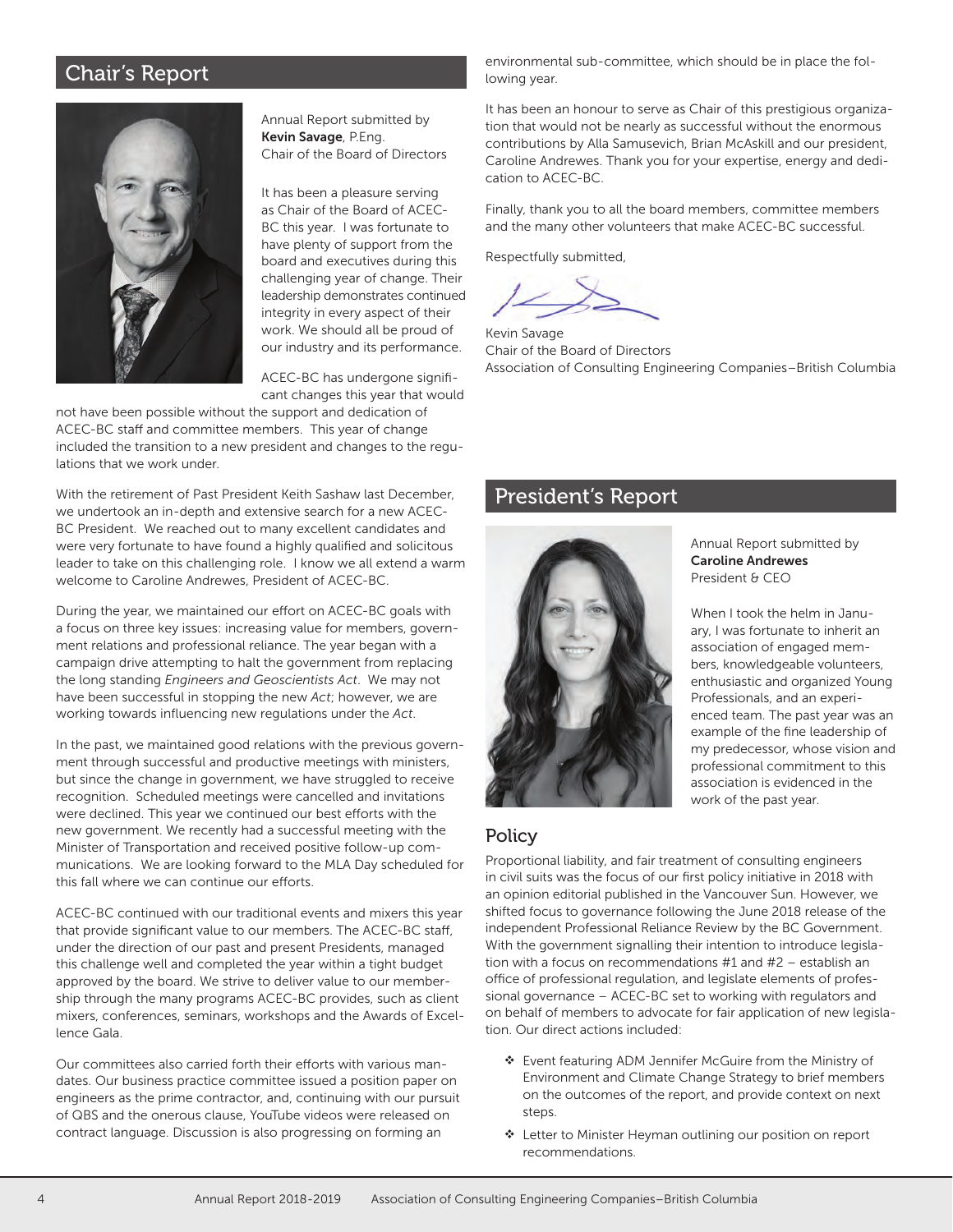- Opinion editorial published in The Province publicly reinforcing our position.
- \* Member awareness campaign.

In October the BC government introduced Bill 49 – The *Profes*sional Governance Act, which ultimately will repeal the Acts of five professional regulators, aligning their governance under a single *Act*  administered by the Office of Professional Regulation. In February we submitted a comprehensive response to the Regulations Intentions Paper Consequent to the *Professional Governance Act*. Subsequently we continue to monitor progress on the formation of regulations, to engage directly with the government where possible, and to maintain an open dialogue with the regulators.

### Advocacy

Advocating for our members is core to our mandate and our vision to be the voice of the consulting engineering business in British Columbia. Our 2018 advocacy work continued to be underpinned by three principles:

- $\cdot$  Transparent procurement practices based on Qualification Based Selection.
- Fair and balanced contract language for consultants.
- \* Support for responsible infrastructure development.

The BC government's 2018 budget focus on public policy and social welfare meant limited resources were committed to the province's infrastructure. While private developers continued to enjoy a rise in housing starts, they were wary that changes in residential taxation may slow the market. Court challenges, First Nations' blockades and citizen activism threatened BC's planned LNG infrastructure investment plans and pipeline expansion to both the north and south coasts. In short, there was no shortage of opportunity to advocate for responsible investment to support economic development, environmental protection and safe infrastructure for BC.

Over the course of the year we took every opportunity to work with stakeholders, clients and members to:

- \* Identify onerous clauses in consulting contracts to both members and clients.
- \* Educate clients and members on the value of QBS through use of the yes2QBS website, animated video and directed meetings with clients.
- \* Produce and release a three-part video series discussing common issues in consulting contracts.
- \* Advocate for accessibility for smaller firms in large scale procurement.

As advocates we communicate on behalf of all members, and we greatly benefit from shared experience to highlight challenges and advise on response. I want to personally thank those individuals who monitor and advise us as members of the onerous clause working group, and who serve on behalf of our members to advocate for fair practice on the Deputy Ministers & Industry Infrastructure Forum, the Master Municipal Construction Documents Association, and who work tirelessly together to advance fair and common language for provincial government contracts on the Consultant Agreement Working Group.

### Engagement

A significant part of our work is direct engagement with members and member clients. Offering opportunities for professional development, to foster relationships with clients, other member companies and suppliers, and to raise the profile of member companies and their people is an important service. The ACEC-BC team takes great pride in our continued offering of high quality, well organized and accessible events across the province. In 2018 we hosted dozens of events to inform, connect and have a little fun. Highlights of the past year included:

- First graduating class from the ACEC-BC Leadership in Consulting Engineering certificate program.
- $\div$  14 client mixer events across the province, with more than 1,300 attendees.
- ◆ Over 500 attendees at our Annual Transportation Conference.
- \* More than 20 Young Professional events across the province, including the 2nd Annual Conference in Vancouver!

It has indeed been a busy 12 months, and the team and I are looking forward to taking some time to reflect over the summer about our offerings and how we might better serve members with offices outside the lower mainland.

It has been an honour to join this association, and represent the interests of our members. I very much look forward to continuing efforts to engage members, clients and other stakeholders to challenge convention and create a more equitable, diverse and competitive business environment for consulting engineering companies in BC. This work certainly would not happen without the uncompromising support of the Board of Directors and our many committees. However, it is the tireless ACEC-BC team – Alla, Brian, Maddy, Marcie, Luise, and Keith – who are the engine driving the ongoing success of our association and supporting our members' aspirations.

I MAY LIVER

Caroline Andrewes President & CEO Association of Consulting Engineering Companies–British Columbia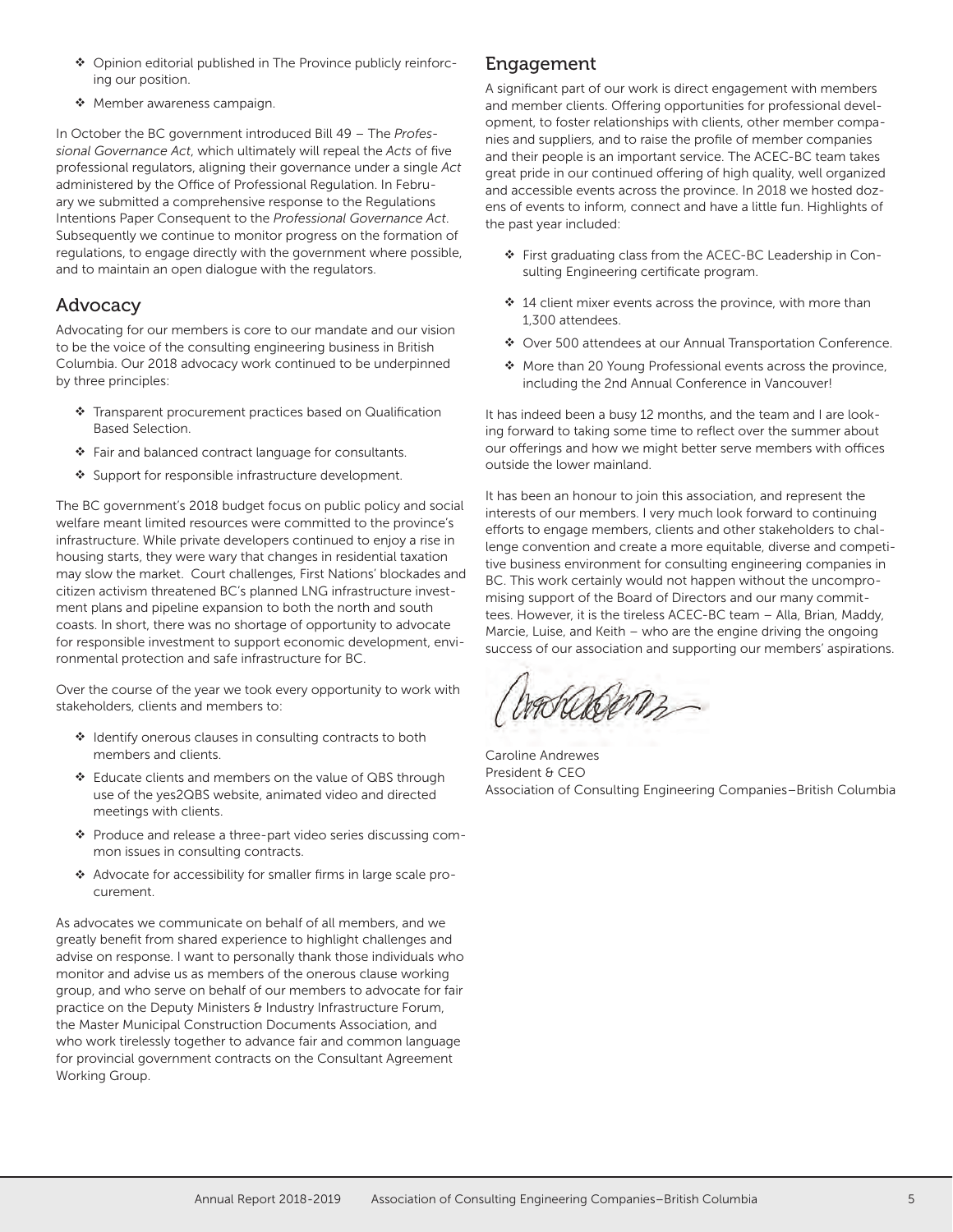### Minutes of the 2018 ACEC-BC AGM

*held Thursday, June 7th, 2018 (5:00 pm) at the Vancouver Rowing Club, 450 Stanley Park Drive, Vancouver, BC*

#### 1. Call to Order and Notice of Meeting

 The meeting was called to order by Jeannine Martin. Keith Sashaw confirmed that a quorum was present.

 Special guests were introduced: Kelly Scott, BC Road Builders; Danica Djurkovic, Architect AIBC LEED AP, AIBC; Cris Munro, CM2 Ventures; Caroline Andrewes, P.Eng. and Max Logan, Engineers and Geoscientists BC; Mark Ferguson, P.Eng., Metro Vancouver; Ralph Sultan, MLA West Vancouver-Capilano; and Lee Benish, Benish Consulting and Facilitation.

 Past Chairs in attendance were recognized: Doug Hinton, P.Eng.; Neil Cumming, P.Eng.; Cathy Fritter, P.Eng.; Steve Fleck, P.Eng., MBA; Tim Stanley, P.Eng.; Mike Currie, P.Eng.. FEC; Sid Siddiqui, P.Eng., FEC; Angus English, P.Eng.; Jack Lee, P.Eng., FEC; and Keith Robinson, P.Eng.

#### 2. Minutes of Annual General Meeting of June 7th, 2017

 Jeannine Martin presented the minutes of the previous Annual General Meeting, and asked if there were any questions about the minutes. As there were no questions, Tim Stanley moved that the minutes of the previous AGM be approved as presented. The motion was seconded by Ian Steele. The motion was adopted.

#### 3. Annual Report 2016-2017

 Keith Sashaw presented the annual report, and highlights of the President's report, including:

- \* There are currently 84 corporate members employing 9,000 people in B.C., 17 associate members and 6 client members. Following a decline in 2014, the industry is now seeing strong employment growth.
- Annual revenues for the consulting engineering industry in B.C. are about \$3.9 billion.
- \* Over 100 volunteers participate in 11 main line committees, doing important work. There is strong interest in different regions – Victoria, Kelowna, Prince George.
- \* We meet regularly with related organizations such as EGBC, AIBC and ASTTBC, and with major stakeholders such as BC-MOTI, BC Hydro, Metro Vancouver and TransLink.
- Events included 12 Mixers, 14 Professional Development and Policy Breakfast seminars, a number of YPG Professional Development/Networking events, the Transportation Conference, Awards Gala and social networking events, including 2 golf tournaments. Overall, events drew 3,200 participants.
- ❖ 2 MLA Day events were held in February and November, with good attendance by MLAs and Ministers.
- \* Op-eds were published on a variety of topics, such as resource projects/LNG/pipelines, transportation, the George Massey Tunnel Replacement project, the 2018 Awards, Site C, the need for infrastructure funding, labour shortages, and proportional liability. The number of media impressions was close to 30 million.
- Our social media presence has increased particularly on Linkedin
- $\cdot$  We presented several lunch & learn sessions on onerous clauses.
- \* The Leadership in Consulting Engineering Certificate program sold out all 25 seats in about 6 weeks.
- We worked with the EGBC Corporate Practice Task Force on corporate regulation.
- \* Emerging issues include:
	- 1. Political uncertainty at the Provincial level
	- 2. Skills shortages facing the industry
	- 3. Housing affordability issues making it difficult to recruit/ retain staff
	- 4. Major projects facing vocal opposition
	- 5. Climate change presenting challenges and opportunities.

#### 4. Treasurer's Report for 2016-2017

Kevin Savage presented the financial statements for the fiscal year ending March 31, 2018.

The ACEC-BC financial statements are independently audited by Wolrige Mahon LLP.

Revenues and expenses for the 2017-2018 fiscal year are:

| Item     | Actual      | <b>Budget</b> | Variance   |
|----------|-------------|---------------|------------|
| Revenue  | \$1,115,460 | \$1,047,700   | \$67,760   |
| Expenses | \$1,114,328 | \$1,050,950   | (S63, 378) |
| Net      | \$1.132     | (S3.250)      | \$4,382    |

 Kevin noted that total employment numbers are increasing after declining the previous two years. A number of new corporate and associate members have joined ACEC-BC over the past year, which has had a positive effect on revenues. Our events attracted a large number of attendees. In particular, the Transportation Conference and Awards Gala were both very successful. The board has done a good job of diversifying revenue streams.

The 2018-2019 fiscal budget has been approved by the board. A small surplus is anticipated, with projected total revenues of \$1,149,100 and expenses of \$1,121,400 (not including amortization).

Kevin asked if there were any questions concerning the financial statements. As no questions were raised, Kevin asked for a motion that the 2017-2018 Financial Statements be approved as presented. So moved by Fred Cummings. The motion was seconded by Catherine Fritter. The motion was adopted.

 Kevin asked for a motion that ACEC-British Columbia appoint *Wolrige Mahon LLP, Chartered Accountants* as the auditor for the association for the 2018-2019 fiscal year. So moved by Richard Bush. The motion was seconded by Christian Babuin. The motion was adopted.

#### 5. Special Resolution to Change the By-laws

 Tim Stanley outlined proposed changes to the by-laws, and the reasons for making these changes, as described in a memo to Voting Members dated May 8, 2018.

 At a strategic planning session in September 2017, the ACEC-BC board considered how to improve our outreach and visibility with important stakeholder groups outside of the consulting engineering industry. To this end, the board decided on the following actions that require changes to our current by-laws: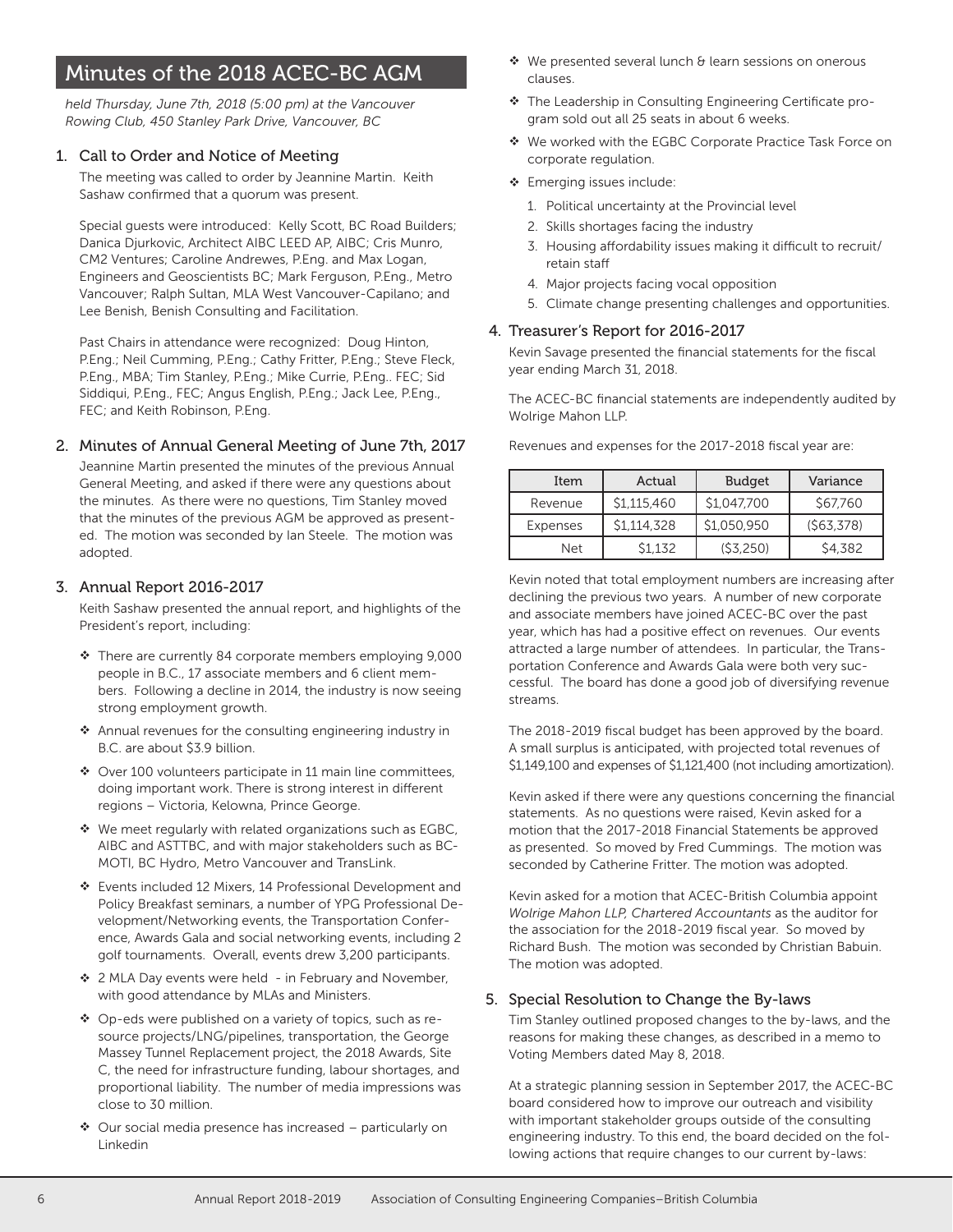- 1. introduction of a new Client Member category, open to organizations that would normally be clients of ACEC-BC members. Client Members would be exempted from paying membership dues.
- 2. addition of two new positions on the ACEC-BC board of directors:
	- a. an Associate Member director.
	- b. an External "non-member" director.

 These two new board positions are to be appointed from year to year. The External "non-member" director position is intended to be discretionary, and the board would not be required to make an appointment to this position should a vacancy arise.

 The relevant changes in the proposed new by-laws (by by-law number) are as follows:

| Clause             | Description                                                                                                                                                                                      |
|--------------------|--------------------------------------------------------------------------------------------------------------------------------------------------------------------------------------------------|
| 2.2(9)             | Client members added.                                                                                                                                                                            |
| 2.4(3)             | Client members exempted from payment of<br>membership dues.                                                                                                                                      |
| $6.3(1) \theta(2)$ | Amended to increase the total number of<br>directors to 19, including one director from<br>amongst the Associate Members, and one<br>"non-member" director, each appointed from<br>year to year. |

 In addition to the changes noted above, a number of non-substantive changes are intended to improve the clarity and overall organization of the by-laws, and align with the new BC Societies Act which comes into full effect in November, 2018. Also note that the provisions of Part  $8$  – Directors' Duties, Conflicts  $\theta$ Indemnification in the current by-laws have been amalgamated into Part 6 – Board of Directors in the proposed new by-laws.

#### Special Resolution

*Moved as a special resolution that the bylaws are rescinded, and replaced with the following: Draft by-laws, as distributed to Voting Members in the Notice of Special Resolution dated May 8, 2018 (available on request).*

The resolution was carried by a unanimous vote.

#### 6. Nominating Committee Report

 Tim Stanley presented the report of the ACEC-BC Nominating Committee.

 Four vacancies are opening on the board as the terms of Jeannine Martin; Mike Dickens, P.Eng.; John Sherstobitoff, P.Eng.; and Doug Redmond, P.Eng. come to an end.

Nominated as ACEC-BC Directors for four-year terms are:

- Mike Chin, P.Eng., Klohn Crippen Berger (Vancouver)
- \* Derek Drummond, P.Eng., Stantec (Kamloops)
- Chris Mealing, P.Eng., Mott MacDonald (Vancouver)
- \* Rodger Welch, P.Eng., COWI (North Vancouver)
- Brian Yates, SNC-Lavalin (Vancouver)

#### 7. Election of Board of Directors

 Tim Stanley noted, as the number of nominees does not exceed the number of available vacancies on the board, in accordance with the by-laws the nominees are declared to be elected.

#### 8. Outgoing Chair's Remarks

 Jeannine Martin noted that the board strategic planning session in September allowed us to build bonds as a board and identify key areas we want to focus on for this year.

 Recognizing the commitment of time and money by members, we wanted to be sure we deliver value for membership.

 Wanting to connect more with membership, a number of member contacts were assigned to each board member to facilitate engagement in issues/activities.

We identified the need for additional help in member firms navigating the new government, presenting a government relations training session prior to MLA day. The session was very well received.

 An all-member meeting was organized, in conjunction with the annual Leaders Dinner. This event was very well attended.

 We have partnered with other organizations to create a stronger voice in support of qualifications based selection (QBS).

The Leadership in Consulting Engineering Certificate program was established. Bonds formed through this program will serve us, and member firms in years ahead.

 The Awards Gala was a great event. In order to enable participation by all members a new category was introduced in the competition – Projects Under \$2.5 Million.

 Six new corporate members and four new associate members joined ACEC-BC over the past year.

 Jeannine introduced and passed the gavel to incoming Chair Kevin Savage of Tetra Tech.

#### 9. Incoming Chair's Remarks

 Kevin Savage thanked the members for the honor of being able to serve the organization as the chair.

 Value in membership can be found by getting involved and raising the important issues. We want to hear what the needs, wants and concerns are in our industry.

 The board will meet in September to review the progress made over the past year, and set the agenda for the coming year.

 We will continue with long running issues such as promoting QBS. We have seen some success in municipalities and the federal government on this issue.

 We continue to work hard to encourage new corporate and associate members to join the organization.

 We will continue to work collaboratively with EGBC on important issues.

We will continue to increase our influence with governments and work to achieve fair contract language.

 We need to continue supporting the initiatives of the YPG to develop young consultants. The Leadership program that we have put together this year has been very well received and we need to continue this work to support the development of the next generation of leaders.

*continued...*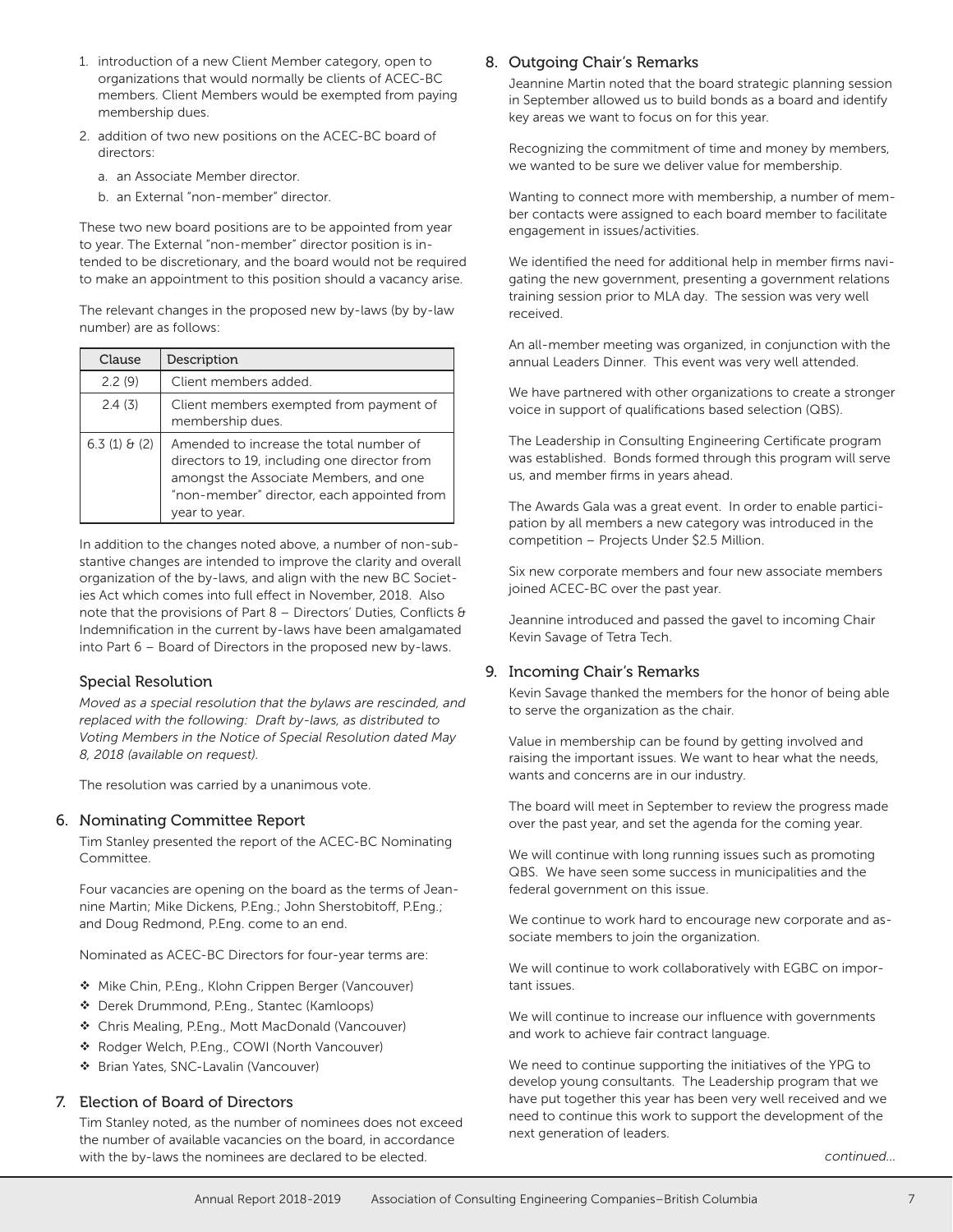This past year has been fruitful with an effective MLA Day, the great success of the transportation conference and the many mixers and events. We had record numbers at the Gala and the evening was outstanding.

 Kevin thanked Keith Sashaw and the ACEC-BC staff for their work. The staff organizes over 65 events a year which requires continuous commitment to keeping the programs rolling.

 Kevin thanked Jeannine Martin and all the directors that served on the board this year. He commented that Jeannine's drive and enthusiasm is what made us achieve our accomplishments this year.

A gift was presented to outgoing Chair Jeannine Martin.

 Kevin Savage and Jeannine Martin presented gifts to outgoing director John Sherstobitoff, P.Eng. and outgoing ACEC director Steve Fleck, P.Eng.

#### 10. Other Business

#### Acceptance of Acts and Proceedings of the members of the ACEC-British Columbia Board of Directors

 Kevin Savage asked for a motion *that all acts and proceedings of the directors of ACEC-British Columbia as exhibited by the minutes of the meetings of that body, held since the last meeting of the members of the association and all acts and proceed*ings taken, all payments made by or to the officers, agents or *employees of ACEC-British Columbia under authority of or pursuant to any by-law, resolution, motion, instruction or direction contained in the by-law and minutes of the board of directors held subsequent to the last annual meeting of the members of*  the association, be, and the same are hereby ratified, approved and confirmed.

 So moved by Scott Campbell. The motion was seconded by Jeannine Martin. The motion was adopted.

#### 11. Adjournment

 Kevin Savage asked if there was any further business from the floor. There being none, he declared the 2018 ACEC-BC Annual General Meeting adjourned.



### Thompson-Okanagan Liaison



Annual Report submitted by **Avi Thiessen**, M.Sc., P.Eng., Co-Chair Thompson-Okanagan Liaison Committee

The Thompson-Okanagan Liaison Committee continues to grow its relationship with the City of Kelowna. This year the City of Kelowna received the Client of the Year Award at the 2019 ACEC-BC Awards. Alan Newcombe, P.Eng., Director of Infrastructure for the City of Kelowna,

received the Award on behalf of the City of Kelowna. The City have been very proactive in creating a collaborative relationship with the consulting engineering community which has resulted in the following key successes:

- \* Implementation of a qualifications-based selection (QBS) process for consultancy services.
- ◆ Participation in annual events with broad representation by City staff, promoting communication with the consulting engineering community;
- ◆ Consistency in consultant selection process throughout City departments;
- \* Improved engineering consultancy procurement practices;
- Development of mutually agreeable terms of reference for Request for Qualifications and Request for Proposals;
- \* Regular dialogue regarding upcoming projects and opportunities with the City; and
- \* Improved consultancy performance evaluation and debriefing processes.

The committee continues to meet with the City of Kelowna. Our most recent meeting was attended by Alan Newcombe, Brian Beach and Darren Tompkins of the City of Kelowna, and 14 ACEC-BC members. The focus was largely on the new QBS procurement process, with the City presenting their view on the implementation, followed by feedback from the committee. The City also gave a brief update on upcoming projects.

This fall the Thompson-Okanagan branch will host the 11th annual ACEC-BC Golf Tournament at the Harvest Golf Club. It is definitely worth the trip even if you are not from the Thompson-Okanagan.

Our local Young Professionals Group continues to be very active. At a YPG event In December, Keith Sashaw, Past President and CEO of ACEC-BC discussed the changes that have occurred over his 35 year career and what makes a good leader. In May the YPs held a breakfast event where David Gibson, P.Eng, discussed how to be a successful consultant. The YP group also hosted a ski trip to Big White and is having a Pub Night in June.

For the future, the Liaison Committee is looking to grow its connection with other local governments and continue to host events to connect the engineering community.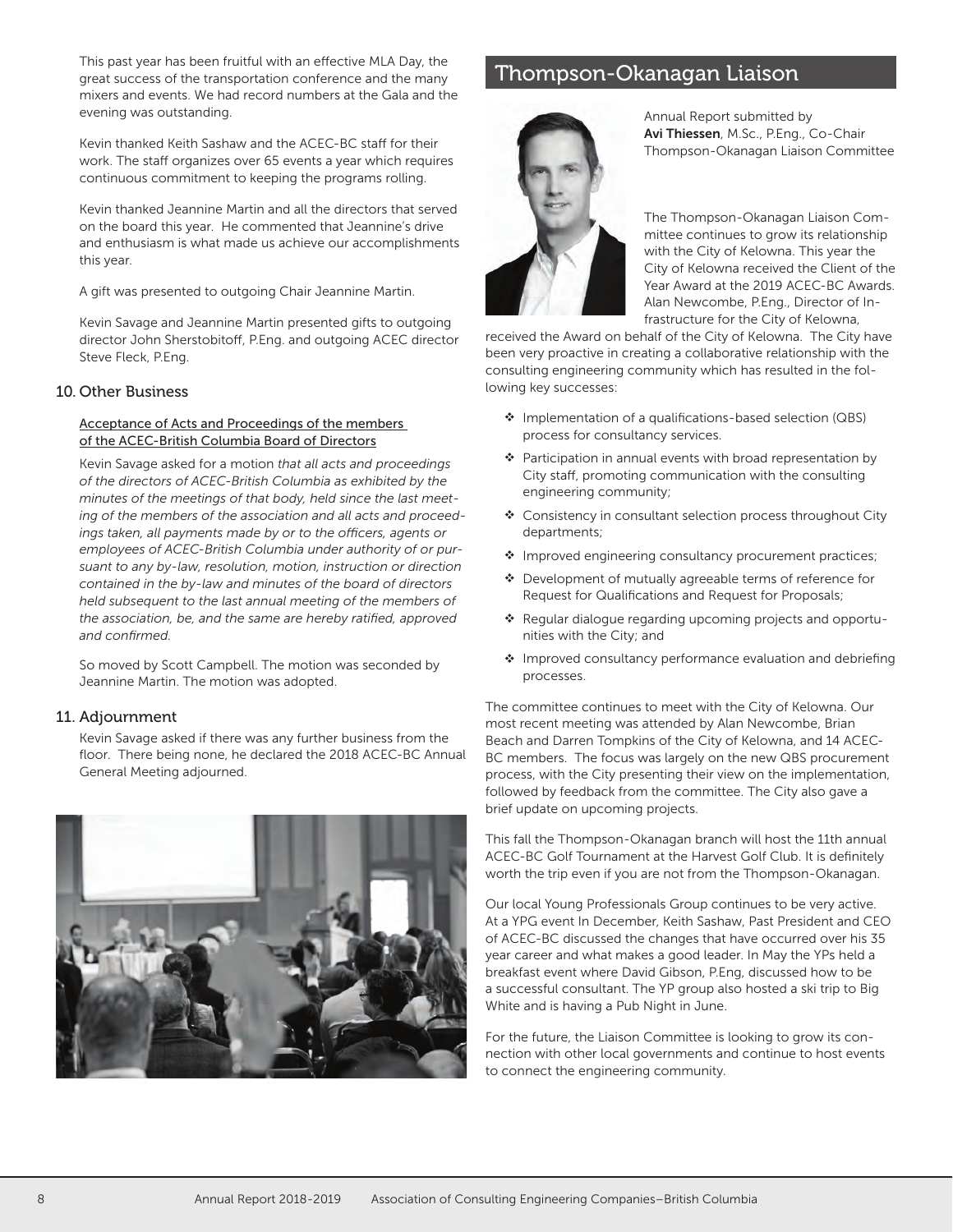#### Thompson-Okanagan Liaison Committee Members

Avi Thiessen, P.Eng. (Co-Chair) Sam King, P.Eng. Greg Shaw (Co-Chair) Donovan Klassen, EIT Gerda Bolton, P.Eng. The State of Forrest Klotzbach, P.Eng. Brad Colvey, Eng.L. Shane Lapp, P.Eng. Drew Crawford, P.Eng. Mike Laverdiere Dave Cullen, P.Eng. Glenn Lohnes, AScT Brett deWynter, P.Eng. Scott Martin, P.Eng. Paul Ell, P.Eng. Clen McRae Alan Emery, P.Eng. John Murray, P.Eng. Mark Forsyth, P.Eng. Brendan Murtagh, P.Eng. David Gibson, P.Eng. Mike Naylor, P.Eng. Sheldon Gull, AScT Timothy Phelan, P.Eng. Michael Hobson, Eng.L. Jim Roe, AScT Stephen Horsman, P.Eng. Glen Rutherford, P.Eng. Gerald Imada, P.Eng. Greg Shaw Jim Kentel, P.Eng. The Robyn Sherstobitoff, P.Eng.

Don Daigneault **Diego Mandelbaum, P.Eng.** 

- Monitoring and providing input on AIBC/ACEC-BC/Engineers & Geoscientists BC issues (Codes, collaboration, fees and signing/sealing, etc).
- $\cdot$  The committee is developing a working paper for member information and recommendations around building permit minimum requirements.
- The Building Engineering Committee will continue to work with architects and other groups to promote ACEC-BC members and the work of our engineering firms. The Committee has completed a thorough review of its strategic priorities for the years ahead.

#### Building Engineering Committee Members

#### Graham Lovely, P.Eng. (Chair)

Fadi Ghorayeb, P.Eng., Struct.Eng., MIStruct.E., FEC (Past Chair) Samuel Arulnathan, EIT (YPG) Karen Spoelstra, Greg Ciura, P.Eng., Struct.Eng. Andrew Tashiro, P.Eng. Karim Karimzadegan, P.Eng. Jeff Verge, P.Eng.

Chris Anderson, P.Eng. Clint Low, P.Eng., Struct.Eng., FEC Sarv Jahankhani, P.Eng. Graeme Terris, P.Eng., C.Eng.

### Building Engineering Committee



Annual Report submitted by **Graham Lovely**, P.Eng. Chair, Building Engineering Committee

The ACEC-BC Building Engineering Committee represents member firms involved in building projects in both public and private sectors. The committee has strong links to the architectural profession in British Columbia.

ACEC-BC members look forward to continued activity on committees with the Architectural Institute of BC, BC Government Ministries and other industry-related agencies. The committee is engaging with and pursuing links with trade organizations as well, in an effort to bring all members of the building sector to the table.

The following disciplines are represented on the Committee:

- ◆ Structural Engineering
- ◆ Geotechnical Engineering

◆ Building Science

- \* Mechanical Engineering
- Electrical Engineering

The objectives of the Building Engineering Committee are to:

- \* Promote ACEC-BC core values. Promote ACEC-BC member firms' business interests to both public and private sector clients.
- \* Provide a forum for dialogue between the various client and architectural groups active in the field of Building Design.
- \* To monitor government and other groups' initiatives that impact on the Building Engineering Practice.
- \* Tackle industry relevant topics and bring these concerns to the wider membership of ACEC-BC.

The Committee's work during this past year included:

◆ Participation on the Public Construction Council.

### Metro Vancouver Liaison Committee



Annual Report submitted by **Mike Charko**, P.Eng. Chair, Metro Vancouver Liaison Committee

The Metro Vancouver Liaison Committee represents member firms that provide engineering services to Metro Vancouver's departments in the areas of water, liquid waste, solid waste, housing, and parks. The objective of the Committee is *to provide an opportunity to discuss industry (ACEC-BC) and client (Metro Vancouver)* 

issues in an open manner to continually improve the overall level of service and satisfaction by all parties. ACEC-BC and Metro Vancouver have a shared objective of ensuring the taxpayers of Metro Vancouver receive value for their upcoming multi-billion dollar infrastructure projects.

ACEC-BC can play a large part in helping to achieve the objectives identified in Metro Vancouver's 5-Year Outlook: 2019 - 2023, by providing services for the essential upgrades to the region's capital projects that are vital to make our infrastructure more resilient to climate change and natural hazards, accommodate future population growth, and to meet federal requirements for mandatory secondary wastewater treatment.

In 2018-2019, the committee had regular meetings with the General Managers of Metro Vancouver's Liquid Waste, Water Services, and Solid Waste departments, which facilitated learning and information exchange with one another and proactively elevated key interests and issues. We also had regular and task-specific meetings with Metro Vancouver's Directors on several topics of mutual value to the consulting industry and Metro Vancouver including: improvements to the debrief process and review time for RFQ and RFP's, feedback from the engineering community on Metro Vancouver's practice of using prescribed hours in their RFP's, development of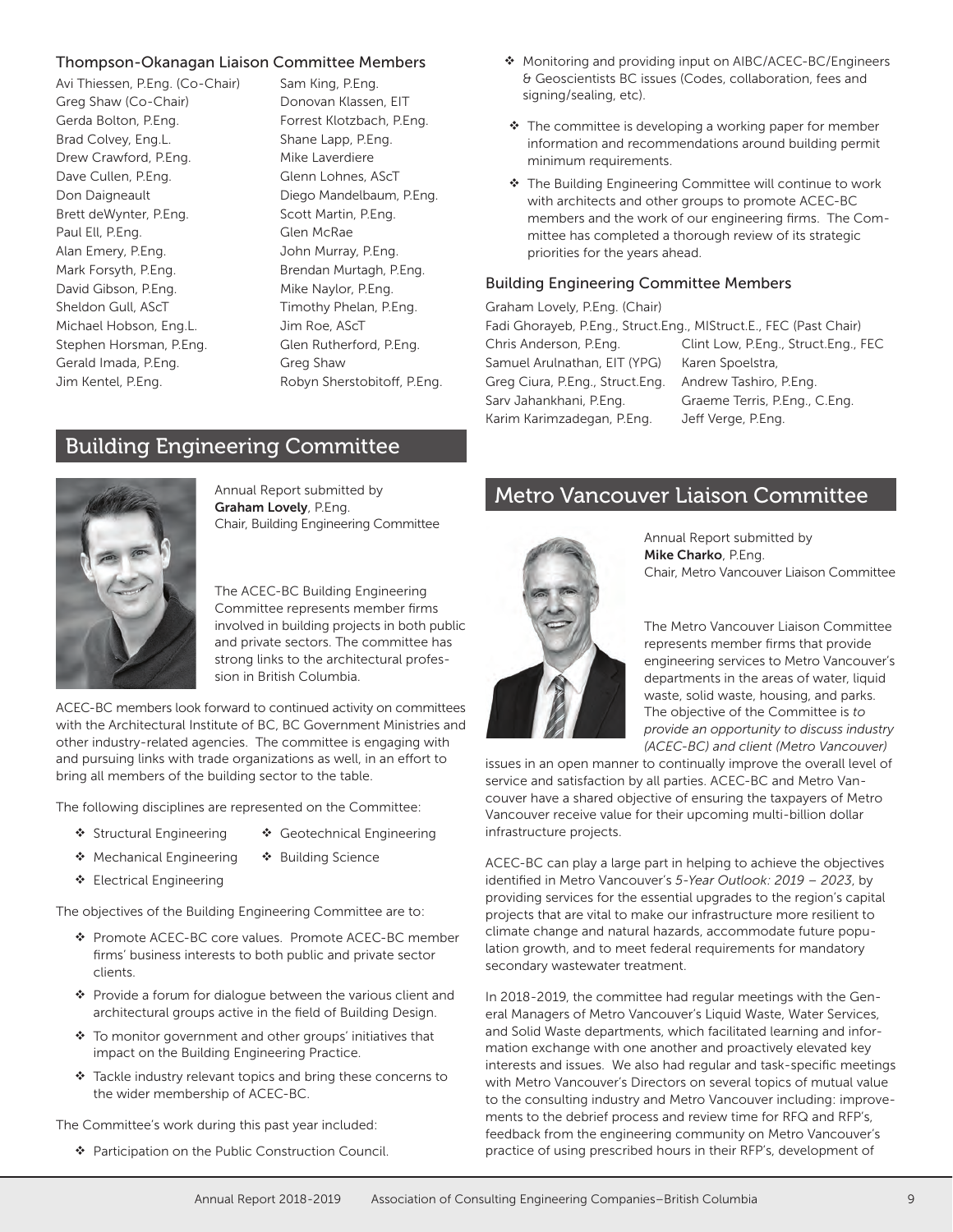guidelines for percentage completion for engineering milestones, and discussions on how the engineering community can best address Metro Vancouver's future needs. The 2019 Metro Vancouver Mixer had an attendance of 150 and was well received by ACEC-BC and MV delegates.

In the next 12 months, the Metro Vancouver Liaison Committee will continue to meet regularly with Metro Vancouver's senior staff to discuss potential items of interest that can be moved forward to task sub-committee action items, strive to complete the current task sub-committee action items and organize the 2020 Metro Vancouver Mixer.

#### Metro Vancouver Liaison Committee Members

Mike Charko, P.Eng. (Chair) Arash Masbough, P.Eng. Ali Azizian, P.Eng. Michelle Maynard, P.Eng. Angus English, P.Eng. Greg McNeill, P.Eng. Anthony Fuller, P.Eng. The Mussica Saunders, P.Eng. Danilo Hajdukovic, P.Eng. Jesse Unke, P.Eng. Gabriene Kaechele, P.Eng. (YPG) Roger van der Marel Sunny Mangat, P.Eng. Roger Warren, P.Eng.

### MMCD Report



Annual Report submitted by **Carol Campbell**, P.Eng., PMP MMCD Director

The Master Municipal Construction Documents Association (MMCDA) was created in 1989 by the BC Road Builders and Heavy Construction Association, the Consulting Engineers of BC and the Municipal Engineers Division of Engineers and Geoscientists BC to create fair and equitable documents and practices for

for the municipal sector. Now, the association operates from the collective perspectives of Government, Consultants, Contractors, and Owners. ACEC-BC continues to work together with MMCDA on shared concerns, with two members sitting on the MMCDA Board of Directors.

The MMCD Tender Documents, Standard Specifications and Drawings are widely accepted and used throughout BC with over 90 municipalities using the documents on a regular basis. A range of design software compatible templates and software tools for municipal asset management, data transfer and asset registration are widely accepted as well. The MMCD also provides training programs for Contract Administrators, Construction Superintendents, Inspectors and Foremen on an annual basis. There are now 261 Certified Contract Administrators listed on the MMCD website.

Several volunteer committees manage the products and priorities for the MMCDA, including the Documents Committee (Civil and Electrical), the Marketing and Education Committee, the Asset Management Committee and the Referee Committee. Most committees have volunteer representation from the Consulting, Contracting and Local Government sectors.

A new edition of the basic MMCD products, comprised of Tender Documents, Standard Specifications and Drawings is scheduled for publication this year. The MMCDA Client/Consultant Agreement is

endorsed by ACEC-BC. Green Design Guidelines were published in 2014 and updates to templates for data standards (Civil 3D-compatible), asset data transfer and storage were completed in 2017.

One challenge for universal documents is the addition of supplementary clauses which upset the balance of fairness among owners, contractors and consultants. Although supplementary specifications are critical to accommodate owner preferences and technological change, alterations which affect contract administration, including dispute resolution, are appearing with increasing frequency. Although the MMCD have not had any court challenges since inception in 1992, there are concerns that unbalanced clauses inserted by well-meaning owners will lead to more contract disputes. As a result, the MMCD has planned several initiatives:

- \* Changes to contract language in the new edition which clarifies potential grounds for disputes;
- $\cdot$  An education initiative, aimed at municipalities, about the unwise addition of unbalanced contract language (a concern shared with the BC Road Builders);
- \* The introduction of specialized training in 2019 for potential MMCD Referees.
- Creating more YouTube videos on contract management for the "Contract Considerations" series.
- \* Refining and expanding the Asset Management Toolkit

When registered as supporting members of MMCDA, consultants with ACEC-BC qualify for discounts on MMCD products and training. ACEC-BC members are among the most active sources of advice and suggestions for changes. This positive contribution is well recognized by the other MMCDA partners in municipalities, government and the consulting industry.

#### ACEC-BC Representatives on MMCD Board of Directors

Carol Campbell, P.Eng., PMP Dieter Diedericks, P.Eng.

### Municipal Engineering Committee



Annual Report submitted by **Yariv Ben-Shooshan**, P.Eng. Chair, Municipal Engineering Committee

The Municipal Engineering Committee represents member firms that provide engineering services to municipal and regional clients. The objectives of the Committee are to:

- $\cdot$  Develop and maintain business relationships with municipal and regional clients.
- \* Promote QBS and standardized contract language.
- $\triangle$  Represent members on specific procurement, contract language and other issues.
- \* Provide forums for client organizations to inform member firms of their expected needs for consulting services and for ACEC-BC to educate client organizations on the services and capabilities of member firms.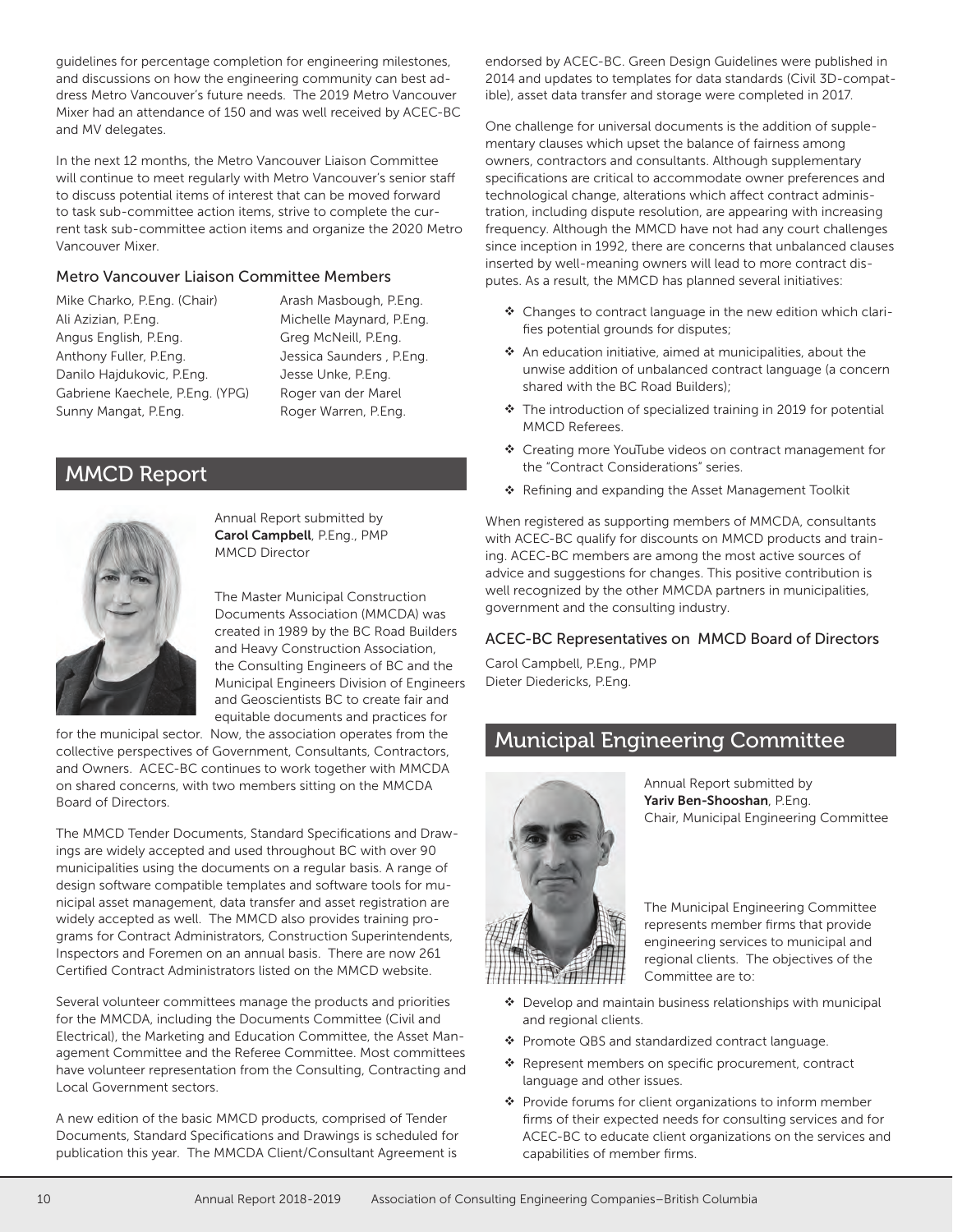Highlights of the Municipal Engineering Committee's work included:

- \* Hosting the following Mixers:
	- Richmond/Delta
	- Burnaby/New Westminster
	- **City of Langely, Township of Langley and White Rock**
	- City of Surrey
	- **City of Vancouver**
	- Abbotsford, Chilliwack and Mission
	- A new Sea to Sky mixer was added this year with participation by the District of Squamish and the Resort Municipality of Whistler. The mixer was successful, and will be held every two years.
- $\cdot$  Involvement in several specific procurement issues raised by member firms, resulting in correspondence from ACEC-BC to the relevant client organizations explaining concerns, recommending solutions and suggesting future practices.
- ◆ Participated in a workshop with the BC Road Builders and Regional Engineers Advisory Committee to voice concerns and discuss opportunities with the use of Master Municipal Contract Documents.
- ◆ Met with the City of Vancouver engineering, procurement and legal staff prior to issuance of request for prequalification of consulting engineering services, to discuss the benefits of qualifications based selection and best practices in procurement of consulting services.
- ❖ Participate and assist with the coordination of the MMCD-MED Joint Annual General Meeting.
- \* Application to conduct a clinic at the Union of BC Municipalities Convention in September 2019.

#### Planned work for next year:

- Meet with selected municipalities to present our recommendations for procurement and contract language.
- Conduct a clinic at the Union of BC Municipalities Convention regarding QBS.
- \* Address specific procurement and contract language issues as they arise.
- Meet with the BC Roadbuilders and Regional Engineers Advisory Committee on a bi-annual basis.
- $\cdot$  Increase the number of municipal staff attendees at the mixer events (including young professionals).
- \* Host the following Municipal Mixer events:
	- **Fraser Valley (Mission, Maple Ridge, Chilliwack)**
	- Richmond/Delta
	- Burnaby/New Westminster
	- **Township of Langley, City of Langley, White Rock**
	- City of Surrey
	- **City of Vancouver**
	- **Port Moody/Port Coquitlam/Coquitlam**

#### Municipal Engineering Committee Members

Yariv Ben-Shooshan, P.Eng. (Chair) David Moschini, P.Eng. (Vice-Chair) Mike Charko, P.Eng. (Chair, Metro Vancouver Liaison)

Todd Bowie, P.Eng. Todd Bowie, P.Eng. Borg Chan, P.Eng. **Example 20 Gagan Oberoi, P.Eng.** Adrian Corlett , P.E. Raya Smertina, EIT (YPG) Michael Florendo, P.Eng. Negin Tousi, EIT Simpson Hong, P.Eng. Marc Winer, P.Eng.

### Resource and Energy Committee



Annual Report submitted by **Patrick Korner**, P.Eng., PMP Chair, Resource and Energy Committee

#### Committee Objectives

- 1. Build a strong relationship with the resource and energy business sector, based on learning and information exchange with one another.
- 2. Proactively keep each other informed of interests and issues.
- 3. Promote the interests of ACEC-British Columbia member firms to resource and energy firms and government that use or can influence the use of our services.
- 4. Main focus is on BC Hydro and the BC Provincial Government with private firms only as need arises from our member firms.
- 5. Engage the Provincial Government in a proactive discussion to better utilize consulting engineers on projects involving the resource and energy sectors.

### Committee Focus

BC Hydro forms a substantial component of the committee activities, in areas ranging from fostering better understanding of BC Hydro service requirements and standards, collaborative discussions on terms and conditions, and advocating for fair and equitable bidding opportunities for ACEC-BC member firms. In the past year, most committee activities have focused on information gathering and education related to pending changes to BC Hydro procurement methods.

The Committee continues to monitor and discuss opportunities and issues with the LNG industry, oil & gas pipeline developments, and the mining sector.

Contact with the Provincial Government remains of interest to both encourage continued growth of the resource and energy sector, but also to understand what role ACEC-BC member firms may be able to play in helping to shape government regulation of parts of the industry.

### BC Hydro Steering Committee

The steering committee seeks to improve business results between the consulting engineering profession and BC Hydro through sharing and learning of each other's business practices and desired business goals by:

- 1. Building a strong relationship based on learning and information exchange between each other.
- 2. Broadening the discussion between ACEC-BC and BC Hydro to encompass all areas of BC Hydro engineering business units – generation, distribution, transmission, sustainability/ environmental, power smart and issues that improve the overall consulting engineering profession.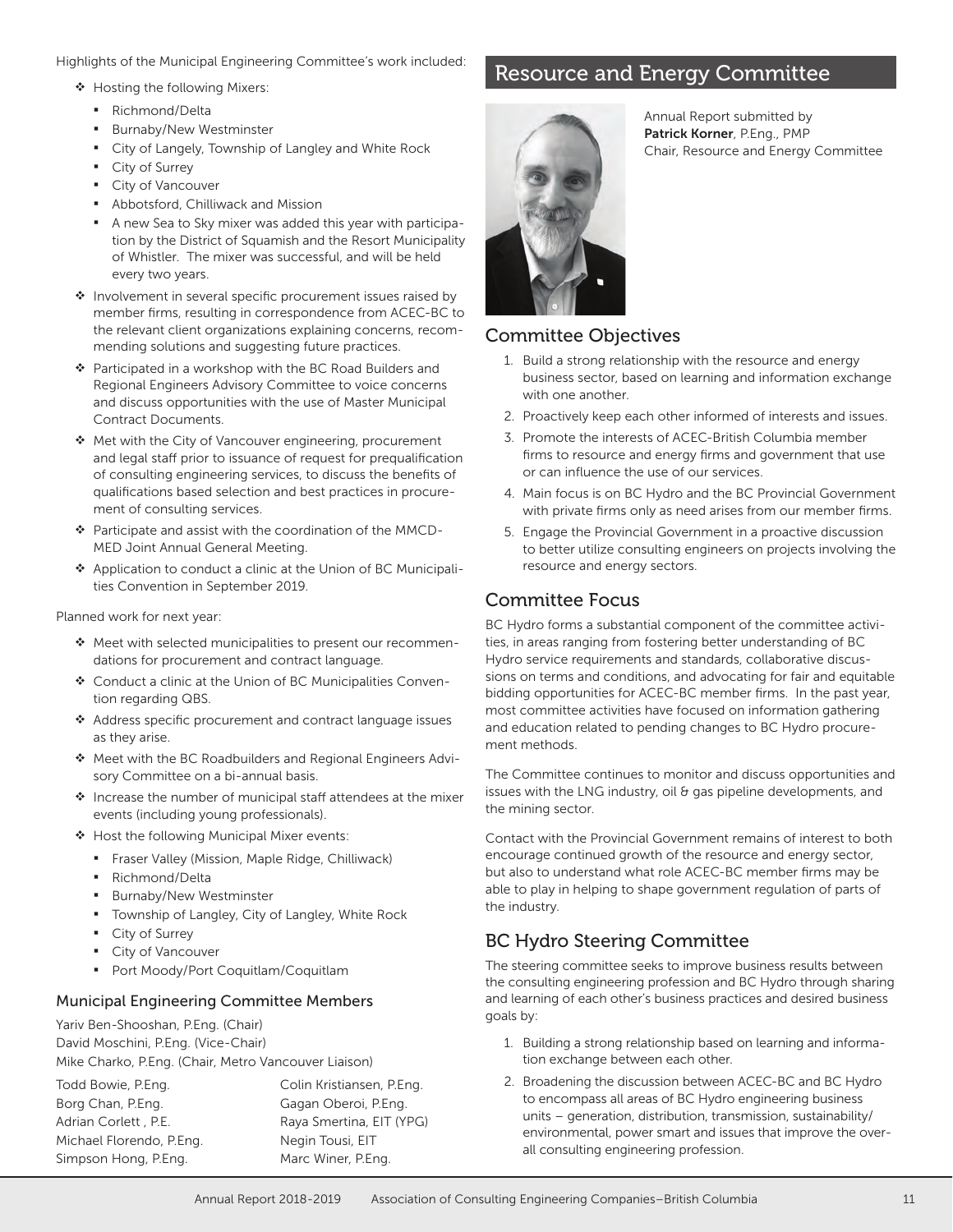- 3. Having open and frank discussions on what works and does not work with respect to project implementation and provision of consulting engineering services.
- 4. Proactively keeping each other informed of business interests and issues.
- 5. Maintain and enhance interactions with BC Hydro and strive for improved efficiency of ACEC-BC member services.

In 2018-2019, this mandate was largely supported by the ACEC-BC/ BC Hydro Procurement Sub-committee.

#### ACEC-BC / BC Hydro Procurement Sub-committee

Chaired by Bruno Bagnérès, the sub-committee seeks to:

- 1. Assist BC Hydro in any way possible in making it easier to engage consultants so that BC Hydro can realize its business objective.
- 2. Address any ongoing issues or concerns with RFPs, RFSQs, RFQs, interaction during bidding process and consultants preparation for proposal submission.
- 3. Collect any comments from ACEC-BC members on contract terms and conditions, project implementation and BC Hydro procedures that impact on members delivering value for money on their consulting services provided to BC Hydro.
- 4. Providing feedback to BC Hydro on what works well and what does not for improvement in the future.

In 2018-2019, the procurement sub-committee was active in advocating for ACEC-BC member firms during ongoing BC Hydro procurement programs.

### Mining Sub-committee

Chaired by Lara Reggin, the sub-committee seeks to identify issues of concern with mining industry groups and provide input on best practices, mining standards, and fair procurement practices for consulting engineers and legislative issues involving the mining industry.

This sub-committee was inactive in 2018-2019.

#### 2018-2019 Committee/Sub-committee Activities

- \* Committee meetings held throughout the year via teleconference.
- \* Input and support to overall ACEC-BC advocacy efforts.
- Liaison with EGBC and Provincial government on issues of professional reliance.
- $\cdot$  Dialogue with resource sector firms to encourage engagement.

#### Resource & Energy Committee Members

Patrick Korner, P.Eng. (Chair)

Dani Delaloye, P.Eng. (Assistant Chair and YPG Representative) Bruno Bagnérès, P.Eng. (Chair, BCH Procurement Sub-committee) Lara Reggin, P.Eng. (Chair, Mining Focus Sub-committee)

Travis Brown, P.Eng. Ryan Mills, P.Eng. C Cee Chan, P.Eng. David Rupay, P.Eng. Catherine Fritter, P.Eng. Shawn Smith, P.Eng. Greg McNeill, P.Eng. Paul Wilson, P.Eng. Chris Mealing, P.Eng.

Scott Fulton, P.Eng. **Adam Solheim, P.Eng.** P.Eng. Peter Leekha, P.Eng. Pat Stancombe, P.Eng.

### Transportation Committee



Annual Report submitted by **Fred Cummings**, P.Eng., Chair, Transportation Committee

The ACEC-BC Transportation Committee continues to provide strong representation through a number of Committees and Sub-committees to the transportation industry including:

- BC Ministry of Transportation and Infrastructure (TRAN) Joint Liaison Sub-committee
- \* TransLink Liaison Sub-committee
- Bridge Sub-committee
- ◆ Climate Change Policy Sub-committee
- \* Quality Assurance Sub-committee
- eRISP Sub-committee

Transportation Infrastructure spending has and will continue to play an important role to member firms and the overall BC economy going forward. The Transportation Committee is focused on enhancing the relationship between Industry and the various organizations within BC, tasked with planning, delivering and managing this infrastructure.

This past year we have once again seen a high level of engagement through the annual Transportation Conference, mixers and ongoing dialogue between numerous private and public organizations. The Transportation Conference that was held on January 31, 2019 was the largest to date with 485 delegates, and plans are underway for next year's conference. Progress in several areas has been made:

- eRISP Sub-committee was established to determine how the procurement of engineering service through RISP could be improved. The BC Ministry of Transportation and Infrastructure (TRAN) planned to improve eRISP with a future update; however, funding for updating eRISP was not approved by the government. The eRISP Sub-committee was subsequently disbanded and the procurement of engineering services through RISP will be monitored and discussed at the TRAN Joint Liaison Committee-at-large meetings that are open to all consultants.
- \* The reporting of assignments awarded through eRISP has been improved. ACEC-BC is discussing with TRAN how to improve the reporting of BC Bid assignments.
- \* To promote succession and knowledge transfer an ACEC-BC young professional will be invited to participate in the Joint Liaison Committee Meetings with TRAN.
- \* Climate Change Adaptation: The EGBC practice quide *Developing Climate Change-Resilient Design for Highway Infrastructure in British Columbia (Interim)* was released. The practice quide will be reviewed in 2019, and the final version will be released after the review. TRAN issued a new *Technical Circular T-04-19 - Resilient Infrastructure Engineering Design – Adaption to the Impacts of Climate Change and Weather Extremes*, that supersedes Technical Circular *T-06/15 – Climate Change and Extreme Weather Event Preparedness and Resilience in Engineering Infrastructure*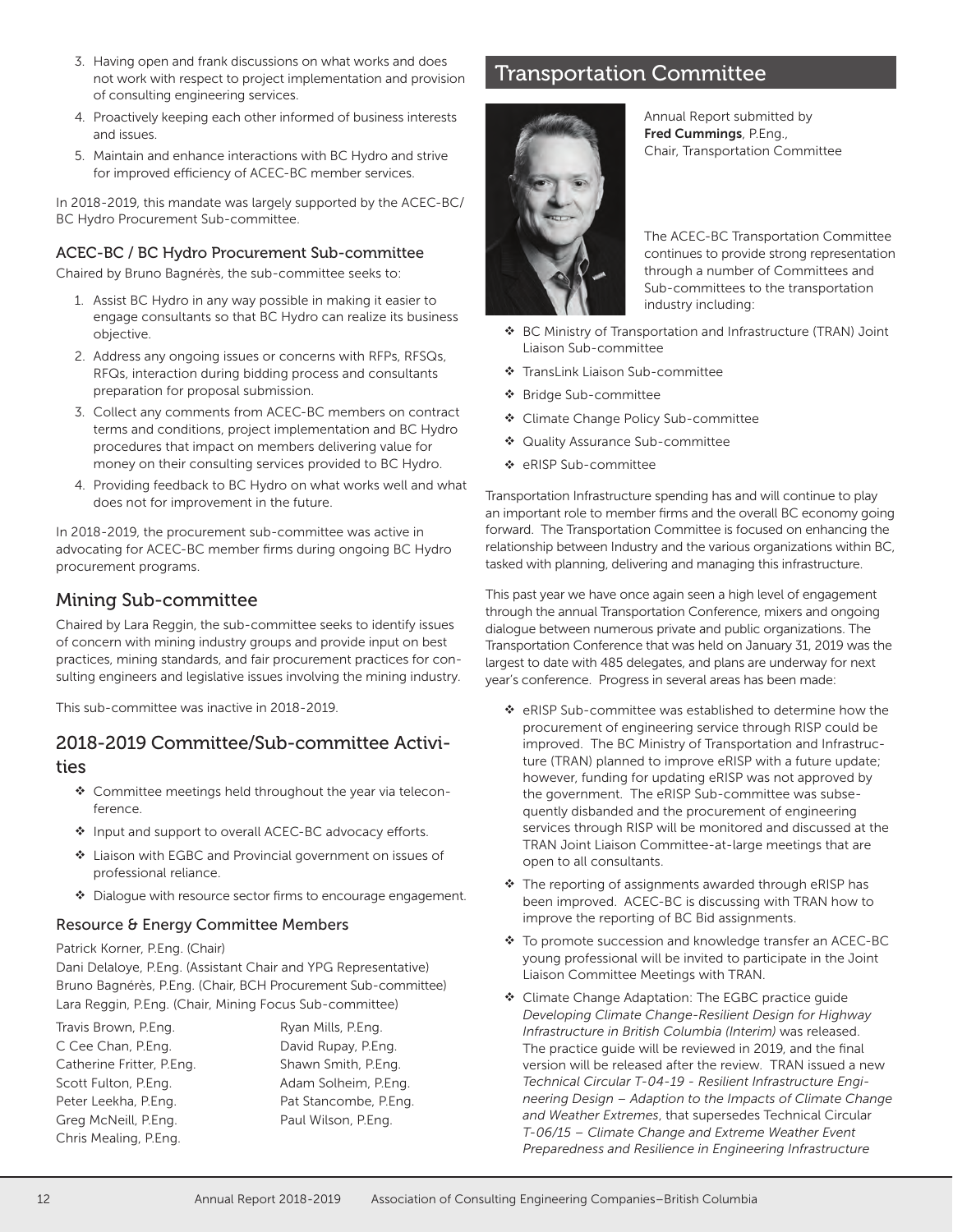*Design*. ACEC-BC is working with TRAN to improve knowledge and provide training on how to prepare climate change resilient designs.

- Bridge Discipline Sub-committee: This sub-committee has met with TRAN and topics of discussion have included the following: As-and-When contracts and how they are managed; increased collaboration with road-builders; climate change; upcoming guidelines and seismic performance criteria; discussion on the use of Building Information Modeling software and its applicability to bridge projects; succession planning and inviting an ACEC-BC young professional to future Bridge Sub-committee meetings.
- ◆ Initial discussions with TRAN on comments received from consultants on TRAN contract language and Professional Liability Insurance requirements were initiated. An ACEC-BC Contracts and Insurance Sub-committee was created to meet with TRAN and report back to ACEC-BC at the Committee-at-large meetings.
- TRAN has approached ACEC-BC to replace the *Quality Management Accord* as agreed to between the TRAN and ACEC-BC with an agreement based on Organizational Quality Management Program. ACEC-BC will discuss this proposal at the Committee-at-large meetings.
- A new TRAN Liaison Sub-committee was elected at the April 2, 2019 Committee-at-large meeting. The New TRAN Liaison Sub-Committee is listed below.
- Prime Contractor Responsibilities on Consultant Contracts: TRAN will require consultants to assume Prime Contractor role and ensure WorkSafe BC requirements are satisfied on design assignments. ACEC-BC is working with TRAN to better define when and how a consultant will perform the duties of Prime Contractor.
- The ACEC-BC TransLink Committee has met on a quarterly basis to discuss procurement, insurance, and other issues pertinent to ACEC-BC member firms. Meetings have been productive.
- \* TransLink continued to roll out their new procurement management system, SAP ARIBA Strategic Sourcing.
- Phase One of TransLink's 10-Year Vision funded approximately \$2 billion in expanded transit services, transit infrastructure and improvements for roads, cycling, and walking, beginning in 2017. Phase Two is currently in development and would fund an estimated \$7.3 billion of transportation improvements in the 10-Year Vision.

#### TRAN (BCMoTI) Liaison Steering Committee

Paul Evans, P.Eng. (Chair) Efrosini Drimoussis, P.Eng. Christian Babuin, P.Eng. (Secretary) Grant Irving Maurizio Ponzini, P.Eng. (Past Chair) Ron Lee, P.Eng.

#### TransLink Liaison Steering Committee

Bernard Abelson, P.Eng. (Chair) Aled Griffiths, P.Eng. Martin Jobke, P.Eng. (Past Chair) lan Rokeby, P.Eng. Mike Chin, P.Eng. Peter Senez, P.Eng.

### Business Practice Committee



Annual Report submitted by **Frank Liu**, P.Eng. Chair, Business Practice Committee

The purpose of the Business Practice Committee is to:

- $\cdot$  Monitor emerging issues that affect the business interests of member firms:
- $\cdot \cdot$  Prepare position statements and informative documents focused on improving business interests of member firms; and
- \* Work with key client groups to improve business relationships.

The key accomplishments of the committee for the past year include:

- 2019 ACEC-BC Engineering Fee Guidelines review and update and posting on ACEC-BC website;
- $\div$  Further refinement and evaluation of the Relationship Based Consultant Selection Process paper (in progress).
- Engineers as Prime Contractor Under Workers Compensation Act position/awareness paper (in progress)*.*

Ongoing committee initiatives include:

- \* Annually update the ACEC-BC Engineering Fee Guidelines.
- Rolling out of Engineers as Prime Contractor Under Workers Compensation Act position/awareness paper and to provide support information sessions. Intention to set up briefing seminar with representatives from pertinent stakeholders, these sessions are expected to be held in summer/fall 2019.
- Coordinate the update of Budgeting Engineering Services Guidelines for Buildings document with the Building Engineering Committee.
- Maintain liaison with MMCD, EGBC Consulting Practice Committee and YPG.
- Continue to get further understanding of Corporate Regulation / Professional Reliance.

Future initiatives may include position papers on:

- \* Identify Alternate Project Delivery (such as design-build, design-build-finance and other models) issues such as estimation of engineering fees, intellectual property rights, liabilities and other risks.
- $\cdot$  Explore options for other discipline specific versions of the ACEC-BC Engineering Fee Guidelines.

#### Business Practice Committee Members

Umar Alfaruq, P.Eng., PMP Mike Dickens, P.Eng. Jeremiah Boucher, P.Eng. Suki Gill, EIT (YPG) Kelvin Carey, P.Eng. Kip Skabar, P.Eng. Brian Chatwin, P.Eng. **Alyse Wilkinson** 

Frank Liu, P.Eng. (Chair) Steve Croxford, P.Eng.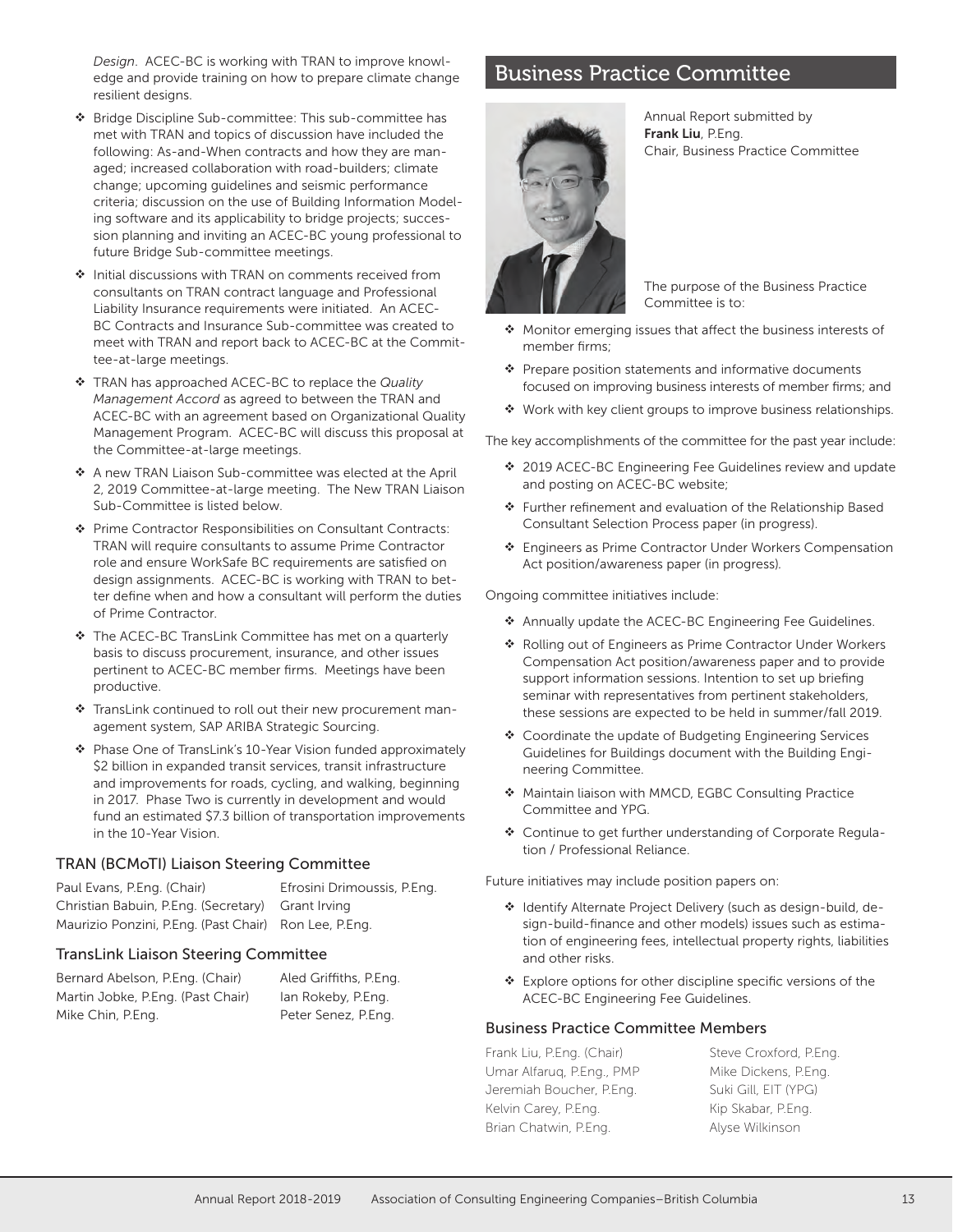### **Membership Affairs Committee**



Annual Report submitted by **Jeff McLellan**

Chair, Membership Affairs Committee

The primary purpose of the Membership Affairs Committee is to help ensure that the ACEC-BC continues to grow as an organization. From helping keep the value proposition relevant to focusing efforts on recruitment of new members 2018-2019 has been a good year. There are now 17 Associate Members and the committee members are always looking

for new companies that might be interested in joining. Last year saw the introduction of the Client Member category which was a concept strongly supported by the committee. Since launching this new category of membership we now have seven Client Members and are looking to grow this number significantly in the coming year. We saw a slow down on acquisitions by global firms this past year and saw many member firms who have grown from last year.

The benefits of membership and Member Savings Program are of paramount importance to the committee. If you have any ideas or suggestions that could improve what you believe the ACEC-BC should be offering members in so far as programming, events or benefits please contact us as we would like to hear from you.

The Membership Affairs Committee meets to discuss specific items that members believe can help the organization and our member firms. We are always looking to support the efforts of other ACEC-BC committees and ensure that ACEC-BC events are successful – our committee could benefit from a few additional members moving forward.

For the 2018-2019 year, ACEC-BC welcomes the following new Corporate Members:

- BGC Engineering Inc.
- \* GeoWest Engineering Ltd.
- GHD Limited
- \* Kontur Geotechnical Consultants Inc.
- ◆ Onsite Engineering Ltd.
- \* RAM Consulting Inc.
- Senez Consulting Ltd.
- \* TWD Technologies Ltd.

For the 2018-2019 year, ACEC-BC welcomes the following new Associate Members:

- Clark Builders
- ◆ Flatiron Constructors Canada Limited

For the 2018-2019 year, ACEC-BC welcomes the following new Client Member:

City of Maple Ridge

#### Committee Members

Jeff McLellan (Chair) Monika Minar Trevor McKenzie, P.Eng. (YPG) Marc Winer, P.Eng.

Profile (percentage of firms) by Total B.C. Employment ACEC-British Columbia Member Companies





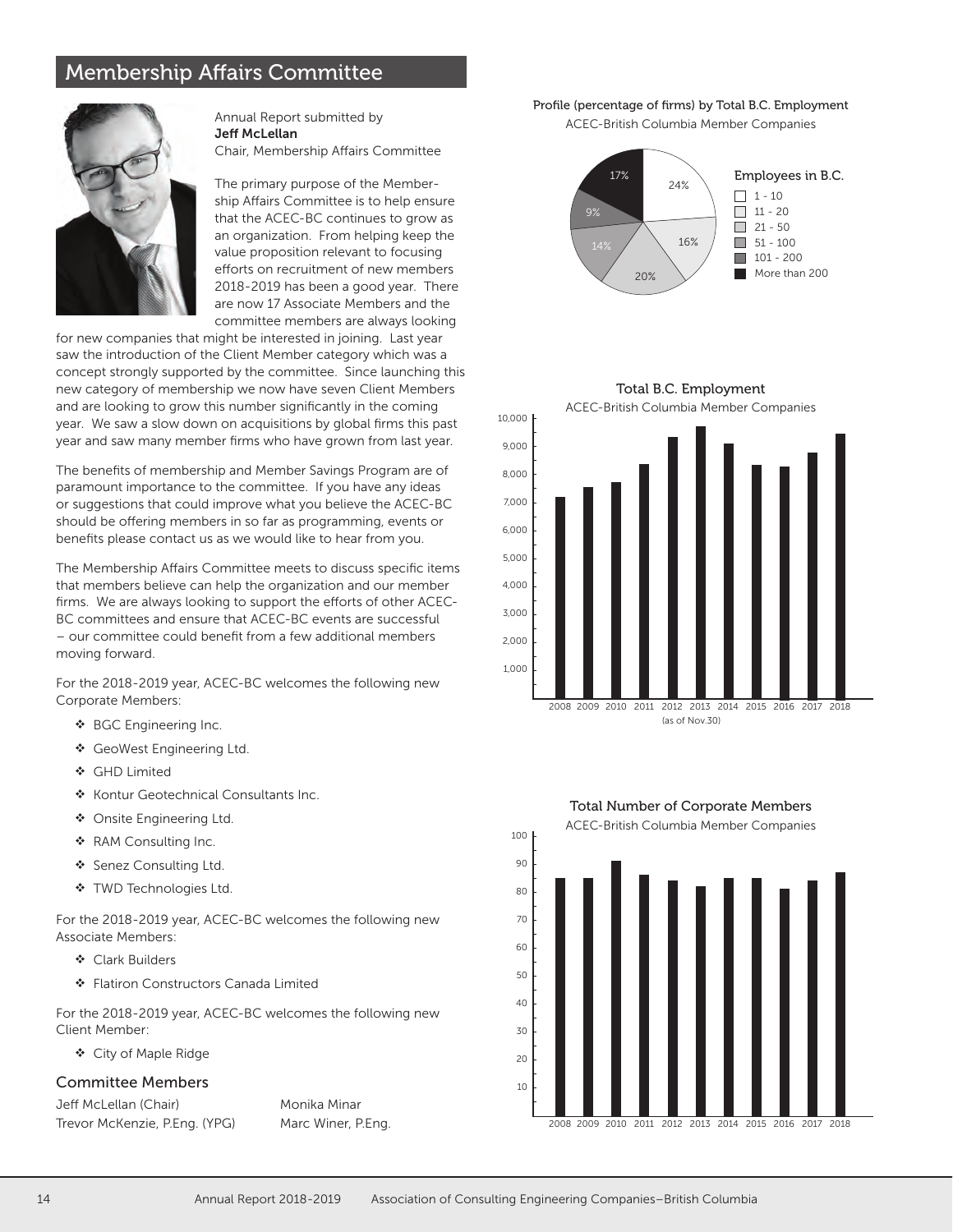### Professional Development Committee

Annual Report submitted by **Dieter Diedericks**, PMP, P.Eng., Chair Professional Development Committee

The Professional Development Committee exists to promote the ongoing professional development of staff of ACEC-BC member firms.

The functions of the Committee include:

- 1. Develop a professional development program including a professional development framework for ACEC-BC Member Firms coordinated with what is provided at the Young Professionals level.
- 2. Support in-house PD programs.
- 3. Liaise with the Engineers & Geoscientists BC CPD Committee.

ACEC-BC delivered a successful program of Professional Development events this past year, including:

- \* Navigating Difficult Conversations
- Contract Language
- Financial Statement Analysis for the Non-Accountant
- \* Time Management
- Performance Benchmarking
- ◆ Business Development for Engineers
- ❖ Effective Business Communications

The Committee also supports ACEC-BC's Leadership in Consulting Engineering Certificate Program. The program was launched in April 2018, and is again offered in 2019.

The Committee is planning the following topics for the 2019/2020 season:

- \* Navigating Difficult Conversations
- Contract Language
- Financial Statement Analysis for the Non-Accountant
- \* Building the Best Team: Recruitment
- ◆ Building the Best Team: Retention
- Leadership: Core Skills Development
- Safety themed presentation
- ◆ First Nations Engagement

We always welcome member feedback on meeting topics, format and venues to help develop a program of events that connect with members' needs.

#### Committee Members

Scott Campbell, P.Eng. Tijana Smiljanic, P.Eng. Belinda Graham, PMP Meena Venkataraman, P.Eng. Tyla Hay (HR Representative) Selena Wilson, P.Eng. Saqib Khan, P.Eng.

Dieter Diedericks, P.Eng. (Chair) Arman Shahnaz, PMP, EIT (YPG)

### Human Resources Committee



Annual Report submitted by **Sharon Batchelor** Chair, Human Resources Committee

*Note: Mid-year 2018, Cindy Shaw stepped out of Committee and Sharon Batchelor stepped in as Chair. In early 2019, Polina Kouzmina agreed to take on the role of Vice Chair for the upcoming term.*

The ACEC-BC Human Resources (HR) Committee provides a forum for the exchange of information on issues involving employees in the consulting engineering sector. Throughout 2018, the Committee met five times. The topics covered, either as group discussions or presentations from external organizations, included:

- Updating the HR Committee Mandate and providing input to the HR page on the ACEC-BC website,
- \* ACEC-BC firms participation in the annual CEA WCBC Salary Survey,
- Development of a list of co-op program contacts,
- \* Development of a list of available education grants,
- \* An information session from the Immigrant Employment Council of BC,
- \* Information related to the impact of the BC Employer Health Tax
- ❖ Sharing of Aboriginal engagement initiatives,
- An information session on knowledge transfer activities,
- $\triangleq$  Initiatives to assist with skills shortages in BC,
- ❖ Discussions on the success of working from home programs, life style offices and other solutions to deal with BC's rising cost of living, and
- $\cdot$  The possibility of an offshore recruiting mission

In addition, the Committee provided support to the following ACEC-BC initiatives;

- \* The Leadership in Consulting Engineering Certificate Program,
- \* Panelist for the Annual General Meeting, and
- \* Speakers and programs for the Young Professionals breakfast sessions and conference

The Committee also supported and worked closely with its' Equity, Diversity and Inclusion (EDI) Sub-committee. In 2018 the EDI Subcommittee/YPG hosted an Unconscious Bias breakfast seminar and a Business Case for Diversity panel discussion at the ACEC BC AGM. The sub-committee also established and informal partnership with EGBC to provide diverse mentors for EG BC mentorship program as needed.

Early in 2019, the HR Committee surveyed its members to determine what activities would be appropriate for 2019–2020. The results to the 16 questions asked will help determine the agenda items and course of actions related to the structure of the committee, its membership, where and when meetings will be held and what subgroups the Committee will work with and support.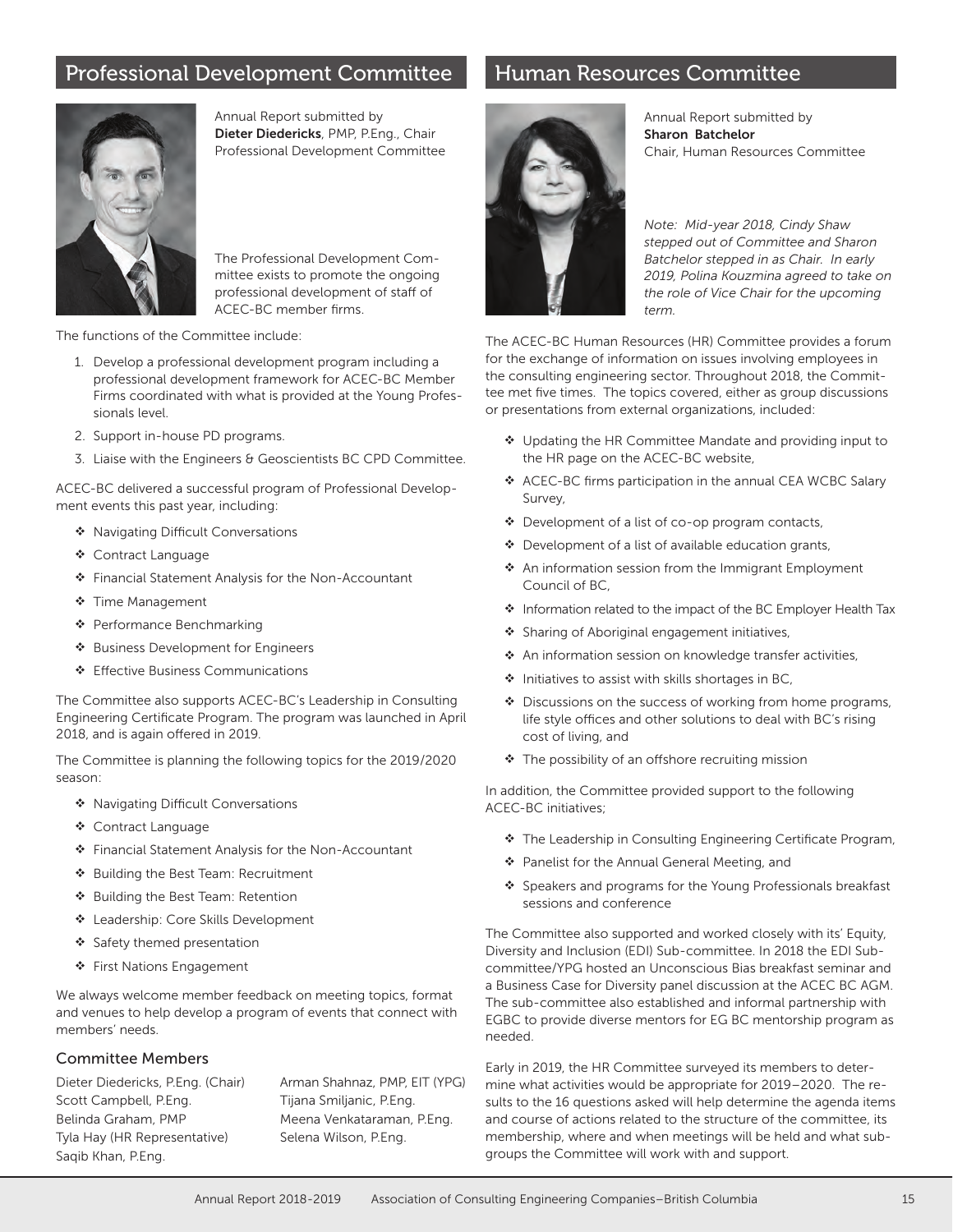The HR Committee currently has members representing 17 ACEC-BC member companies.

#### Committee Members

Sharon Batchelor (Chair) Polina Kouzmina (Vice-Chair)

Colleen Beresford **David Poon** Elaine Chong Tim Stanley Arthur Docherty **Amy Tsou** Rita Gareb **Parinaaz Udwadia** Tyla Hay **Ken Wiecke** Victoria Kilpatrick Christina Zimmerman Stacey Kons

#### EDI Committee Members

Samuel Arulnathan (Coordinator)

Cheryl Gomes Meena Venkataraman Tyla Hay **Ken Wiecke** Victoria Kilpatrick Matthew Williams Arash Masbough

The HR Committee meetings are open to all ACEC-BC members. Anyone interested in learning more about upcoming events and meetings should email sbatchelor@klohn.com.

## Young Professionals Group



Annual Report submitted by **David Ellis**, P.Eng. Chair, YPG Provincial Steering Committee

#### Mission Statement

*"To promote and empower the development of Young Professionals' careers in the Consulting Engineering Business"*

The ACEC-BC Young Professionals' Group (YPG) Steering Committee is comprised of 48 of British Columbia's brightest young professionals. We are organized into an overarching provincial committee, our regional subcommittees (based out of the Lower Mainland, Vancouver Island, Okanagan, Prince George and Kamloops), a conference planning committee, and representatives on each of ACEC-BC's main line committees.

With support from ACEC-BC staff, the YPG Steering Committee enthusiastically planned, delivered, and supported a number programs and services that strengthened ACEC-BC connections with hundreds of young professionals, students (both post-secondary and elementary-age), and members of the public. These events were summarized and showcased in quarterly newsletters published by the YPG. They included:

#### The Third Annual YPG Conference

Held on May 23 and 24, 2019, this year's YPG Conference was themed *Increasing Your Impact* and was a great success – attracting over 110 YPs from throughout the province.

#### Breakfast Seminars

- 30 Bosses in 30 Years (Lower Mainland and Okanagan)
- 2019 Economic Outlook for BC (Lower Mainland)
- First Nations Consultant on Major Projects (Northern)
- \* The Importance of Building Professional Relationships (Lower Mainland)
- Value-Driven Career Planning (Lower Mainland)
- \* Choosing a Path: Technical Specialist or Management (Vancouver Island)
- Climate Trends, Impacts, and Projections (Northern)
- \* How to be a Successful Consultant (Okanagan)

#### Networking Events

- Lions Game Social with BCIT Students (Lower Mainland)
- Pub Social & Networking (Vancouver Island, Lower Mainland, and Northern)
- Billiards Pub Night (Vancouver Island)
- Big White Ski Night (Okanagan)
- \* Trivia Night with SEABC (Lower Mainland)
- \* Prince George Mixer (Northern)
- \* Axe Throwing Night (Vancouver Island)
- Curling Night (Lower Mainland & Northern)
- \* YPG and PIBC YP Networking Mixer (Lower Mainland)
- Phillips Tasting Room Social (Vancouver Island)
- \* YPG and CBA BC Young Lawyers Group: Whisky Tasting Mixer (Lower Mainland)

#### Participation in Student Outreach Events

- **BCIT**: 'Panel & Pub' industry connection event; CSCE Professional Night; EGBC Industry Night (both semesters)
- **UBC**: EGBC Industry Night (both semesters)
- Active participation and recruitment for the **UBC** Tri-Mentoring Program and started getting involved with the BCIT mentorship program

#### Participation in Community Events

- Great ACEC-BC Scavenger Race, Supporting **United Way**
- Chip-in-the-Bin and 50/50 at ACEC-BC Golf Tournament, Supporting **Science World**
- **Science World** Summer Camps
- Will participate in the **Richmond Food Security's** Fruit Recovery Program

ACEC-BC member firms should be incredibly proud of what has been accomplished this year by the YPs who volunteer. This is a team of highly motivated, organized, and energetic young professionals, who are tirelessly dedicated to promoting and empowering the development of themselves and other young professionals in the consulting engineering business. I would like to thank the ACEC-BC staff who continue to provide significant support, as well as all of this year's volunteers.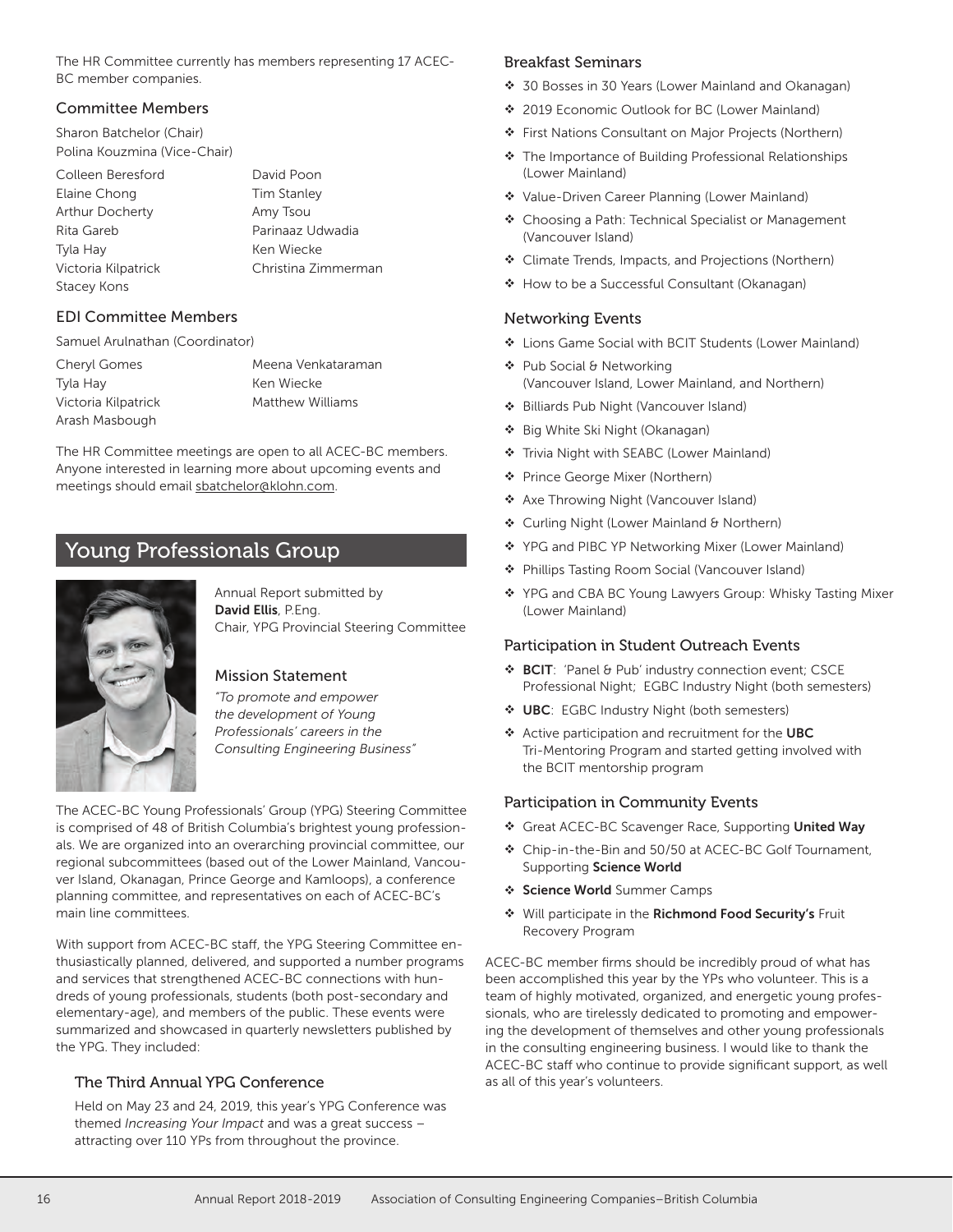#### 2017-2018 YPG Provincial Steering Committee

|                                                   | Chair: David Ellis, P.Eng.            |
|---------------------------------------------------|---------------------------------------|
|                                                   | Vice-Chair: Dani Delaloye, P.Er       |
| Past Chair/ACEC YPN Rep: David Marchand, P.       |                                       |
|                                                   | Communications: Kevin Leggett, P.En   |
|                                                   | PD/Education: Ray Smertina, P.En      |
| Equality/Diversity/Inclusivity: Cheryl Gomes, EIT |                                       |
| Conference Co-Chairs: Dani Delaloye, P.Er         |                                       |
|                                                   | Katherine Miller, El                  |
|                                                   | Lower Mainland: Katherine Miller, El  |
|                                                   | Vancouver Island: Colin Davis, P.Eng. |
|                                                   | Okanagan: Robyn Sherstobitot          |
|                                                   |                                       |

Chair: David Ellis, P.Eng. laloye, P.Eng. archand, P.Eng. ggett, P.Eng. ertina, P.Eng. laloye, P.Eng. e Miller, EIT le Miller, EIT avis, P.Eng. herstobitoff, P.Eng. Northern Group: Robert Teetaert, Eng.L., AScT

#### 2017-2018 YPG Committee Representatives

 Municipal Engineering Raya Smertina, P.Eng. Metro Vancouver Liaison Cheryl Gomes, EIT Business Practice Suki Gill, P.Eng. Transportation Pia Abercromby, P.Eng. BCMOTI Joint Liaison Kevin Leggett, P.Eng. BCMOTI Bridge Liaison David Ellis, P.Eng. TransLink Liaison Katherine Miller, EIT Building Engineering Samuel Arulnathan, EIT Resource and Energy Alex Shepard, EIT Membership Affairs Trevor McKenzie, P.Eng. Professional Development Arman Shahnaz, EIT Human Resource Annie Stancheva, P.Eng. Small Firm Council Jeff Vanden Eerenbeemt, P.Eng.

#### Lower Mainland Sub-committee

Katherine Miller, EIT (Chair) Pia Abercromby, P.Eng. Sonny Bharaj, EIT Shara Viaje, EIT Kristina Kwong, EIT Nate Leung, EIT David Marchand, P.Eng.

#### Vancouver Island Sub-committee

Colin Davis, P.Eng. (Chair) Taylor Wheeler, EIT Brandon Johnson, EIT Eric Neil, EIT Max Scruton, P.Eng.

#### Okanagan Sub-committee

Robyn Sherstobitoff, P.Eng. (Chair) Steven Cheek, P.Eng. Donovan Klassen, EIT Gaurav Ahuja Justin VannPashak, EIT Josh Hewitt Jasmine Smith, EIT Jordan Beach, P.Eng. Lucas Thayer, EIT Luke Dempsey, P.Eng. Siavash Farazman, P.Eng.

#### Northern Group Sub-committee

Robert Teetaert, AScT (Chair) David Gerein, P.Eng. Will Eisbrenner, P.Eng. Sidney Roy, EIT Kendrick Carnes, P.Eng. Andy Pustina

#### YPG Conference Sub-committee

Katherine Miller, EIT (Co-Chair) Pia Abercromby, P.Eng. Dani Delaloye, P.Eng. (Co-Chair) Brett Oystensen, EIT Amy Russell, EIT Parham Joulani, EIT Prabeen Joshi, EIT Rebeka Brykajlo, EIT Glenn McIntyre, EIT Afzal Waseem, P.Eng. Raya Smertina, P.Eng.

### Small Firm Council



Annual Report submitted by **David Collings**, M.Sc., PMP Chair, Small Firm Council

Small firms continue to play a vital role in the engineering industry. Especially as business consolidation reduces the number of consulting firms providing engineering services, clients are turning to small firms to fill critical project roles.

The Small Firms Council is a forum for boutique and niche focused companies

to interact, compare notes, collectively address industry challenges, and learn from our collective experiences. We meet at least quarterly and discuss specific important topics, usually with a presentation by a subject matter expert. This past year included the following topics:

- EGBC's OQM for Small Firms
- \* Prepared a Business Software Survey
- Workshops on which technologies (accounting, computer software etc.) are working well for small firms, and which are not. An example of this was a presentation on Ajera accounting software, and its advantages over Quickbooks.
- \* Introduction of new ACEC-BC President Caroline Andrewes, who provided an overview of the *Professional Governance Act* and related regulatory issues.

Next year we plan to discuss a number of interesting topics, including:

- $\cdot$  Continued focus on effective systems and tools for small engineering firms, including short presentations from committee members on choosing and using software.
- $\div$  Providing a voice for small firms;
- \* Surviving new regulations;
- Enforceable contracts and collecting fees; and
- $\cdot$  Any new topic that is requested by the members.

Last year's Awards of Excellence added a new category for projects under \$2.5 million in construction cost to attract more interest from small firms. This category again attracted excellent applications from several small firms showcasing technical excellence and innovation.

If you are interested in joining, come on out. We let you define if you qualify as "small". So, if you are a niche company, growing, or are interested in joining a group with similar experiences, come on out!

#### Members of the Small Firm Council

David Collings, M.Sc., PMP (Chair) Jeff McLellan Mark Anderson, P.Eng., Struct.Eng. Hana Prilesky, P.Eng. Philip Buchanan, P.Eng. Jerry Prilesky, CTech Brian Chatwin, P.Eng. Karen Savage, P.Eng. Colin Commandeur, P.Eng. Morris Signorelli Jeremy Cooke, P.Eng. Tim Stanley, P.Eng. Jeff Vanden Eerenbeemt, P.Eng. (YPG) Ross Tuck, P.Eng. Daniel Fung, P.Eng. **In the State State State Julian Vasquez**, P.Eng. Brett Halicki, P.Eng. Trevor Whitney, P.Eng. Jatinder Hayer, P.Eng.

Annual Report 2018-2019 Association of Consulting Engineering Companies–British Columbia 17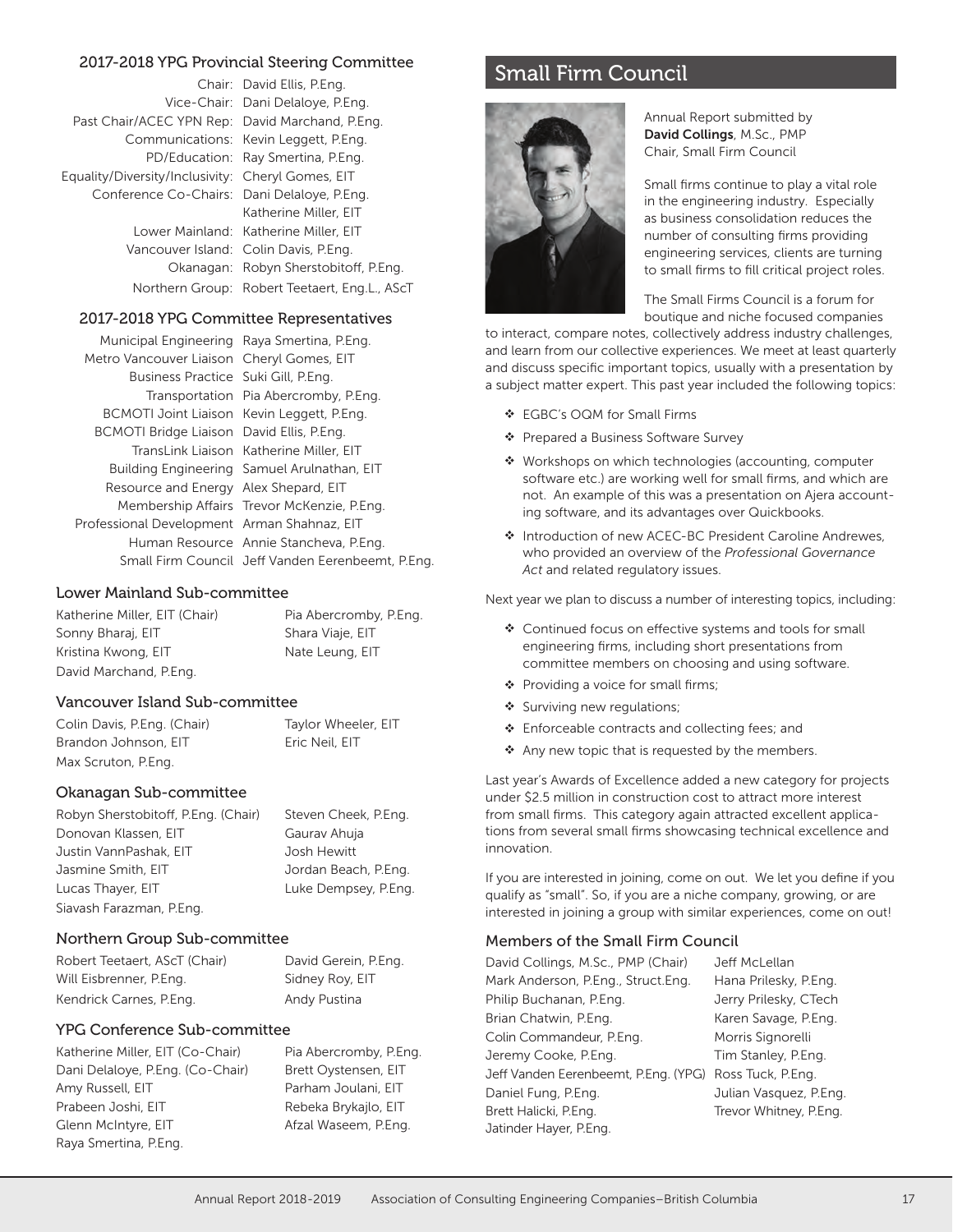### ACEC 2018 Year in Review



Annual Report submitted by **John Gamble**, P.Eng. President, ACEC

### ACEC is *the* voice for consulting engineers on Parliament Hill

Over the course of the last year, ACEC worked diligently for a more favourable public policy and business climate for consulting engineering companies in all sectors and by extension for all Canadians.

We did this by influencing the federal government and collaborating with national stakeholders on a host of issues to help make Canada competitive and prosperous. ACEC's team is proud of the important work it has accomplished over the past year. Here's a snapshot of what we achieved in 2018.

#### Timely Infrastructure Investments & Free Trade

Infrastructure investment delays and how to address them was the primary message ACEC President & CEO John Gamble carried to Parliament Hill when meeting with Parliamentarians. In the spring, Mr. Gamble testified to the House of Commons Standing Committee on Transport, Infrastructure and Communities on the importance of sustained financial commitments, the government's infrastructure plans, and outlined a series of recommendations that would improve its implementation. It was the message he also delivered to the Minister of Infrastructure and his senior policy advisors during face to face meetings in the late winter and early spring. This message became a core piece of ACEC's submission to the Finance committee in our pre-budget submission in August.

We also shared our knowledge and expertise of infrastructure development with the President and CEO of the Canada Infrastructure Bank Pierre Lavallée during an introductory meeting. ACEC further strengthened its relationship with the Bank when its Chair of the Board, Janet Fukakusa, shared her vision for the Bank during a fire side chat at our October national leadership conference. The year ahead will be an opportunity to strengthen this new relationship to ensure the interests of the consulting engineering sector, and all Canadians, are top-of-mind as the Bank identifies investors and projects that it will finance

ACEC continued to collaborate with the Canadian Chamber of Commerce (CCC) on ensuring the government is aware of the need for Canada to remain competitive on the world stage. ACEC also joined the Chamber led Coalition to Keep Trade Free, formed over the summer during the NAFTA renegotiations to address the ongoing trade uncertainties. The Honourable Perrin Beatty, President and CEO of the CCC, provided a thought-provoking opening keynote address at the ACEC national leadership conference on Canada's competitiveness on the world stage. With the federal election expected next fall, we will continue to collaborate with the Chamber on trade and issues that impact the delivery of major resource projects.

#### Moving the Yardstick on Qualifications Based Selection

After years of advocacy by ACEC and the Provincial /Territorial Associations for QBS when procuring consulting engineering services, our efforts resulted in a breakthrough. Public Services and Procurement Canada (PSPC) launched a Qualifications Based Selection (QBS) pilot project following consultation with industry. ACEC, along with the Royal Architecture Institute of Canada (RAIC), worked with PSPC for several months to familiarize key leaders within the federal government on the many benefits of QBS. In recognition of its leadership within the federal government and openness to QBS, the PSPC team was awarded the 2018 Chair's Award at the Canadian Consulting Engineering Awards.

ACEC also joined with Consulting Engineers of Alberta in helping finance a national study by the University of Alberta that will quantify the benefits of QBS using a database that once completed will be accessible to all levels of government. We believe the results of this work will encourage more jurisdictions to follow PSPC's lead in adopting QBS. It will also help support converting current QBS pilot projects into long term procurement policy for clients.

#### Responsible Resource Development

Our message to Canadians and Members of Parliament on resource development was twofold. First, accessing Canada's natural resources and transporting them to market would create enormous economic opportunity. Secondly, consulting engineers can help the resource sector be economically viable as well as socially and environmentally responsible. ACEC believes that the creation of a national infrastructure corridor — essentially a network of rightsof-way for nation building infrastructure —would make it easier and more economically viable to move resources to market, would connect northern and remote communities to vital economic and quality-of-life-enhancing infrastructure such as power, communications, road and rail. It would also reduce the environmental footprint and provide a positive framework for industry and First Nations to collaborate on the development of major projects like the Trans Mountain pipeline. Although a lofty goal, ACEC believes this nation building project merits continued promotion to elected officials and senior government officials in the year to come.

#### The Culmination of Our Efforts

ACEC'S yearlong advocacy efforts culminated with our annual Parliament Hill Day, which took place on October 23rd during the ACEC national leadership conference. It provided the opportunity for nearly 70 representatives from ACEC member firms to meet face-to-face with Members of Parliament to discuss these issues. The association's most successful government relations event and the cornerstone of our national advocacy program, this year's Parliament Hill Day was a great success, leading to requests for additional meetings by MPs with our members and the association.

#### The Year Ahead – Looking Forward to 2019

Although early in the New Year, ACEC is gearing up for another busy 12 months ahead. The team is working on exciting projects for 2019 that will further support our strategic priorities. Stay tuned for our Source newsletter and for details on what to expect from your national association in the year ahead!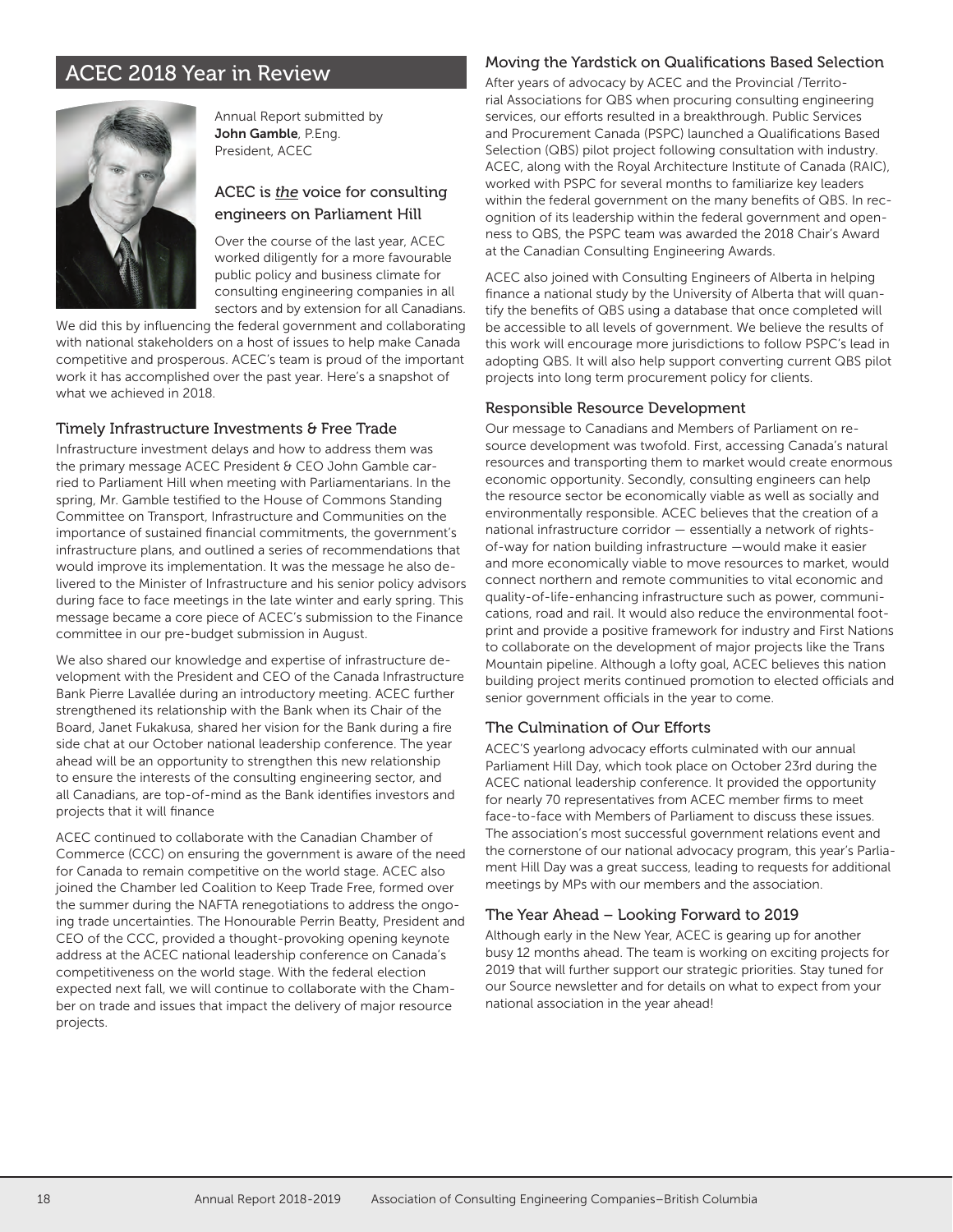### ACEC-British Columbia Events

Since the 2018 Annual General Meeting ACEC-British Columbia has held a total of 41 events (not including 16 smaller social events) –

| June 14      | Leadership Program: Navigating Difficult Conversations                                           |
|--------------|--------------------------------------------------------------------------------------------------|
| June 22      | Vancouver YPG Breakfast Seminar                                                                  |
|              | How to be Engaged in Your Career                                                                 |
| June 27      | Kelowna Mixer                                                                                    |
| July 18      | Leadership Program                                                                               |
|              | Contract Language: Existing and Evolving Trends                                                  |
| August 1     | Policy Breakfast - Professional Reliance                                                         |
| August 2     | Tour of Metro Vancouver's Seymour-Capilano<br><b>Filtration Plant</b>                            |
| September 12 | 10th Annual Okanagan Golf Tournament                                                             |
| September 20 | Leadership Program                                                                               |
|              | Financial Statement Analysis for the Non-Accountant                                              |
| September 26 | Time Management for 21st Century Professionals                                                   |
| September 26 | Whistler/Squamish Mixer                                                                          |
| October 2    | Burnaby/New Westminster Mixer                                                                    |
| October 11   | Richmond/Delta Mixer                                                                             |
| October 30   | Vancouver YPG Breakfast Seminar - 30 Bosses in 30<br>Years: Adventures in Association Management |
| October 31   | Leadership Program                                                                               |
|              | Building the Best Team: Recruitment                                                              |
| November 7   | Performance Benchmarks for Consulting                                                            |
|              | <b>Engineering Firms</b>                                                                         |
| November 15  | <b>LNG Canada Mixer</b>                                                                          |
| November 22  | Leadership Program                                                                               |
|              | Building the Best Team: Retention                                                                |
| November 27  | City of Vancouver Mixer                                                                          |
| November 28  | Policy Breakfast/YPG Event                                                                       |
|              | 2019 Economic Outlook for BC with Patricia M. Mohr                                               |
| November 30  | <b>Holiday Mixer</b>                                                                             |
| December 10  | Kelowna YPG Lunch Seminar - 30 Bosses in 30 Years:                                               |
|              | Adventures in Association Management                                                             |
| December 11  | Leadership Program                                                                               |
|              | Core Skills Development                                                                          |
| December 12  | Prince George Breakfast Seminar                                                                  |
|              | First Nations Consultation on Major Projects                                                     |
| December 13  | Vancouver YPG Breakfast Seminar                                                                  |
|              | The Importance of Building Professional Relationships                                            |
| January 31   | 2019 Transportation Conference                                                                   |
|              | Moving at the Speed of Change                                                                    |
| February 6   | North Shore Mixer                                                                                |
| February 7   | In collaboration with Okanagan YPG - SMARTer                                                     |
|              | Growth Partnership: Hydrail Consulting Opportunities                                             |
| February 20  | <b>TransLink Mixer</b>                                                                           |
| February 28  | Prince George Mixer                                                                              |
| March 14     | Tri-Cities Mixer                                                                                 |
| March 27     | Vancouver YPG Breakfast Seminar                                                                  |
|              | Values-Driven Career Planning                                                                    |
| April 6      | 2019 Awards for Engineering Excellence                                                           |
| April 11     | Victoria YPG Breakfast Seminar                                                                   |
|              | Choosing a Path: Technical Specialist or Management?                                             |
| April 17     | Metro Vancouver Mixer                                                                            |
| April 24     | Prince George YPG Breakfast Seminar - Climate Trends,                                            |
|              | Impacts and Projections for the Northern Regions                                                 |
| April 25     | Leadership Session                                                                               |
|              | <b>Business Development for Engineers</b>                                                        |

April 25 Langley/White Rock Mixer

| May 7 YPG Kelowna Breakfast Seminar              |
|--------------------------------------------------|
| How to be a Successful Consultant                |
| May 8 19th Annual Lower Mainland Golf Tournament |
| May 15 Surrey Mixer                              |
| May 23 & 24 Young Professionals Conference       |

*Increasing Your Impact: Adding Value to your Company, Clients and Industry*

### Awards Road Show

Member firms compete annually in ACEC-British Columbia's Awards for Engineering Excellence program by submitting projects in the categories of

- Buildings
- Municipal & Civil Infrastructure
- Transportation & Bridges
- Energy & Industry
- Natural Resource & Habitat
- Soft Engineering
- Projects Under \$2.5 Million

The Awards Road Show is a travelling public exhibit of display panels depicting these world class consulting engineering projects. The exhibit serves to inform, educate and inspire its audience while raising the profile of ACEC-BC members.

During the past year, the ACEC-British Columbia Awards Road Show has been on display at the following venues:

| May $3 -$ June 15 Kelowna City Hall        |
|--------------------------------------------|
| June 17 – 30 Innovation Centre, Kelowna    |
| September $4 - 20$ Richmond City Hall      |
| October 3 – 19 District of North Vancouver |
| January 31 Transportation Conference 2019  |
| April 6 Awards Gala                        |

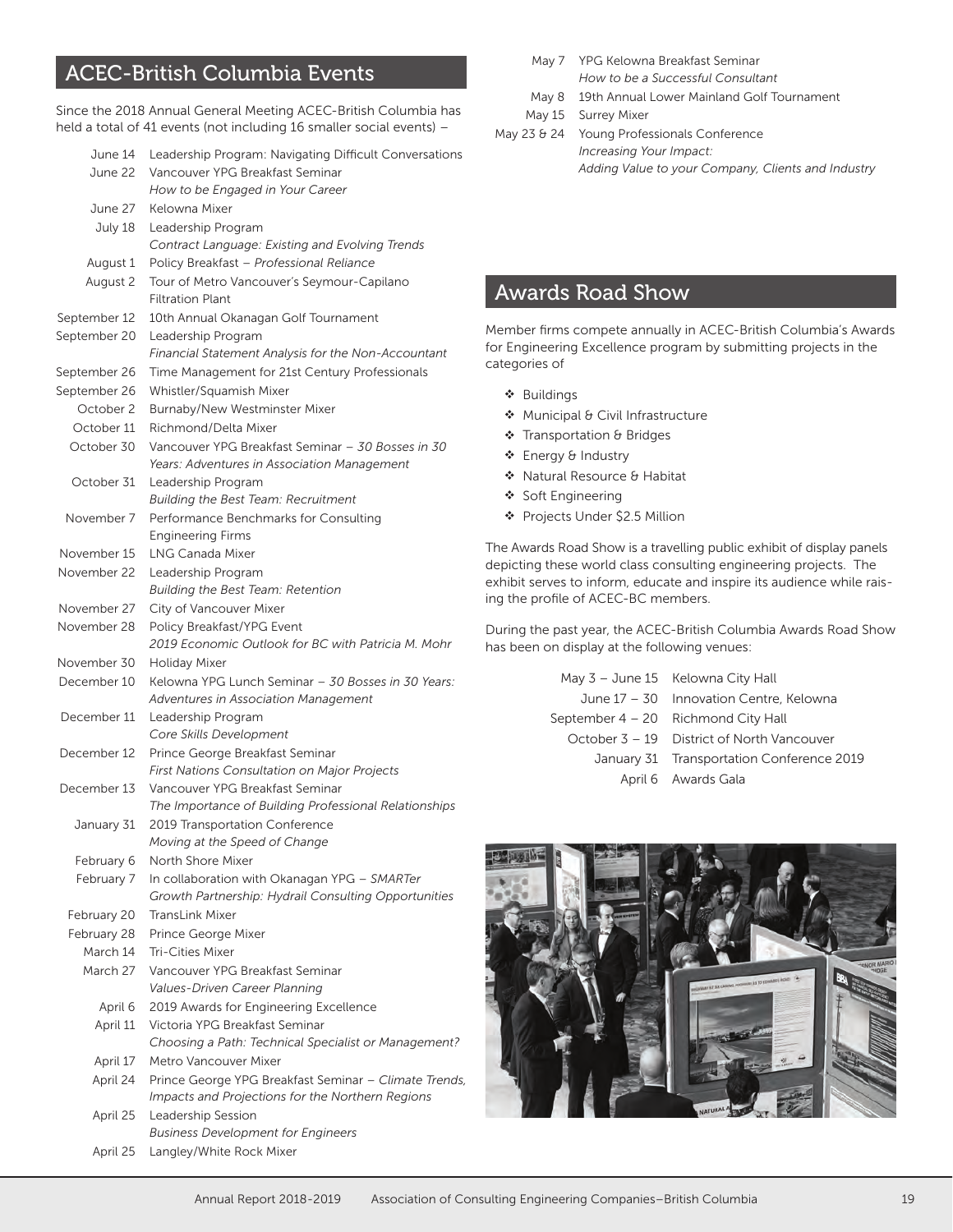### Transportation Conference

## Moving at the Speed of Change

Transportation Conference 2019

ACEC-British Columbia worked with the Ministry of Transportation and Infrastructure, and TransLink to develop **Moving at the Speed of Change**, a one day conference focused on new technologies, changing priorities and innovative developments in BC's transportation systems, and where we may be going in the future. Held January 31st, 2019 at the Hyatt Regency, Vancouver, the conference provided a number of sessions of interest to consultants, TransLink and Ministry staff, including:

- \* choice of morning guided tours:
	- Guided Port of Vancouver boat tour
	- **BC Ferries Fleet Maintenance Unit, Richmond**
	- **EX Corvus Energy Storage Systems, Richmond**
- \* morning presentations including:
	- **Vision Zero Road Safety Strategy**
	- **YVR's Expansion Plans**
- luncheon presentations by keynote speakers Ed Miska, Executive Director, Engineering Services, TRAN; Kenedee Ludwar, Director, Traffic and Highway Safety Engineering, TRAN; and Paul Godsmark, Chief Technology Officer, CAVCOE.
- afternoon sessions in two streams *Smart Cities*, and *Adapting to Change*.
- \* reception and Deputy Minister's Awards Dinner.

### 19th Annual Golf Tournament

The Golf Tournament is one of the ACEC-British Columbia's most anticipated annual events, creating a fun and relaxed environment for members to network with their clients and industry colleagues. The tournament welcomed 144 participants at the Northview Golf & Country Club in Surrey, on May 8th, 2019. A portion of the tournament proceeds are donated to Make-A-Wish<sup>®</sup> Foundation of British Columbia and Yukon.



### 10th Annual Okanagan Golf Tournament

ACEC-British Columbia held the tenth Okanagan Golf Tournament at Harvest Golf Club on September 12th, 2018. More than 50 players participated in the tournament.

### Event Sponsors

None of our many events would be possible without the continued support and encouragement from our many sponsors, for which we are most grateful. In particular, we would like to thank:

- AECOM
	- AES Engineering
	- Allnorth
	- Aplin Martin
	- Applied Science Technologists and Technicians of BC
	- Armtec-Canada Culvert
	- Associated Engineering (B.C.) Ltd. ATS Traffic
	- Ausenco
	- B & B Contracting Group
	- BA Blacktop
	- Bay Wealth Management / Investors Group
	- BC Institute of Technology
	- BC Road Builders and Heavy Construction Association
	- BFL CANADA
	- The Bike Shop Cafe and Catering Co.
	- Binnie Consulting
	- CanCADD Imaging Solutions
	- Carlson Construction Group
	- Cedar Creek Estate Winery
	- CIMA+
	- COWI
	- CTQ Consultants
	- Dentons Canada LLP DSI Dywidag
	-
	- Edelman
	- EMC Mortgages ENCON
	- Engineers and Geoscientists BC
	- FlexMSE Vegetated Wall Systems
	- GeoScan Subsurface Surveys
	- Golder Associates
	- $G$ raham
	- Great Northern Engineering Consultants
	- Harper Grey LLP
	- **Hatch**
	- ISL Engineering and Land Services
	- Peter Kiewit Sons ULC
	- Kerr Wood Leidal
	- Klohn Crippen Berger
	- The Langley Concrete Group
	- Lyft
	- Mainroad Group
	- Marsh Canada
	- McElhanney MEA Forensic
	- Metrix Professional Insurance Brokers / AXA XL Insurance
	- Morrison Hershfield
	- Mott MacDonald Canada
	- Northwest Hydraulic Consultants
	- Park Insurance
	- Parsons
	- PBX Engineering
	- RAM Consulting
	- RJC Engineers
	- Red Bird Brewing
	- Retro Specialty Contractors Singleton Reynolds
	- SNC-Lavalin
	-
	- Stantec
	- Terra Remote Sensing
	- Tetra Tech
	- Texcan
	- Thurber Engineering Transtech Data Services
	- Twining, Short & Haakonson, Barristers
	- TYBO Contracting
	- Urban Systems
	- Wood
	- WSP Canada Group Limited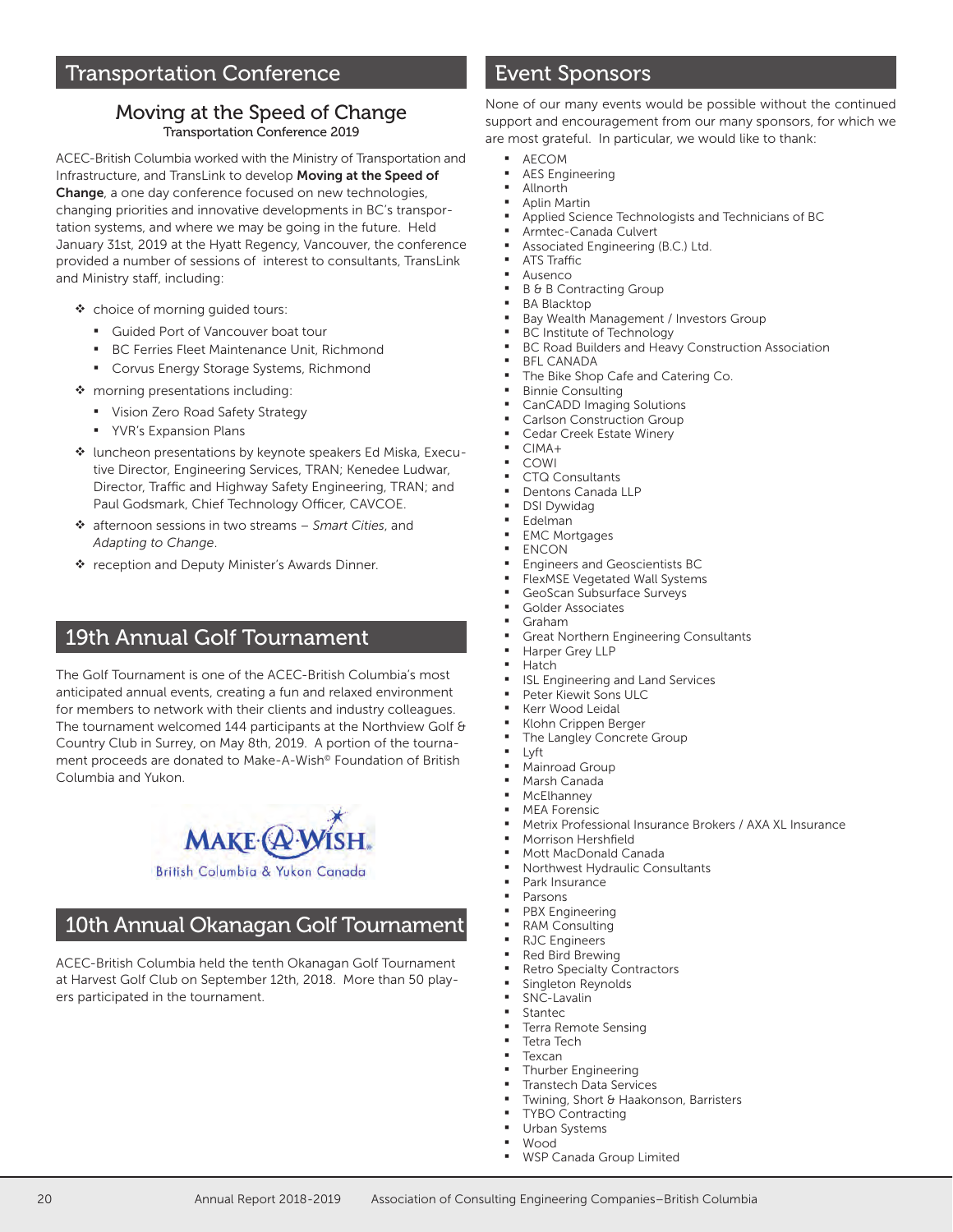### Awards for Engineering Excellence

Since its inception 29 years ago, the Awards for Engineering Excellence Gala has not only become a "must attend" event for ACEC-British Columbia members and their clients, but it is also one that draws accolades from their spouses. This year some 500 guests joined us in celebrating the engineering achievements of ACEC-BC members. The 41 submissions in the awards competition were on display at the gala, launching the 2019 Road Show that tours venues around the province throughout the year.

### Awards of Excellence

- 3 Civic Plaza *Fast + Epp*
- Dual Use Detention Centre/Sports Field *McElhanney*
- Bridging the Hudson: Main Span Design of the Governor Mario M. Cuomo Bridge *COWI*
- John Hart Generating Station Replacement Project *SNC-Lavalin* and *BC Hydro*
- \* Blakeburn Lagoons Park *ISL Engineering and Land Services Ltd.*
- New Solutions for Safe Drinking Water in Remote Communities *WSP Canada Group Ltd.*
- \* Cloudraker Skybridge and Raven's Eye Cliffwalk *Morrison Hershfield*

### Awards of Merit

- UNBC Wood Innovation Research Laboratory *Stantec*
- Shedding Light on Greater Vernon's Water System An Innovation in UV Disinfection *WSP Canada Group Ltd.*
- Slide. Freeze. Build. The Replacement of the Fort Nelson River Bridge *McElhanney*
- Azambi Hydroelectric Project *Knight Piésold*
- \* Railway Crossing Information System RCIS *PBX Engineering*
- Oil Spill Software for Canadian Waters *Tetra Tech Canada Inc.*
- Britannia Heritage Shipyard Flood Protection Improvements *Dillon Consulting*

### Lieutenant Governor's Award

The prestigious Lieutenant Governor's Award is selected as the best from among all of the Awards of Excellence. This year's winner is *WSP Canada Group Ltd.* for **New Solutions for Safe Drinking Water in Remote Communities**.



WSP partnered with RES'EAU-WaterNET, a collaborative research and development network, to develop a simplified water treatment system appropriate to the needs of small and remote communities.

By permitting natural biological organisms to grow on the ion exchange media, the team achieved improved uptake of organics, reduced chemical waste, reduced power consumption and reduced operator time required to run the system. WSP designed a fullscale pilot plant utilizing this technology, resulting in the lifting of a 14-year boil water advisory in a community of the Tl'azt'en Nation.

The project was delivered using a community centric approach. End users, residents and operations staff were approached first to offer input in development of a method to treat their water, and this was followed up by regular site visits.

The community now has access to safe drinking water using a pilot technology that is unique in the world and has the potential to be applied to small and remote communities across Canada.

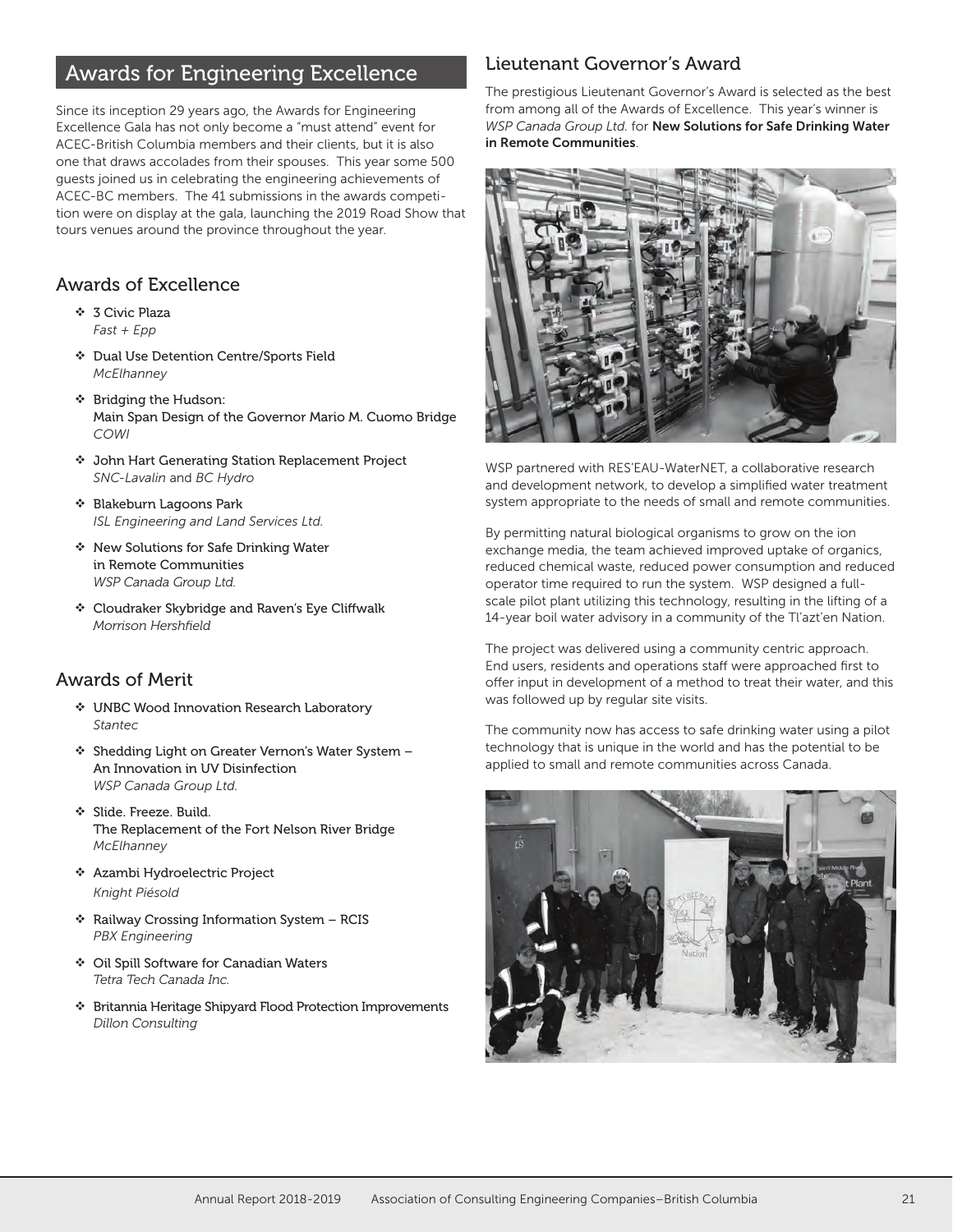### Meritorious Achievement Award



The ACEC-British Columbia Meritorious Achievement Award recognizes an individual consulting engineer for outstanding contributions to the engineering profession, our industry and the community.

The recipient of this prestigious award is John Sherstobitoff, P.Eng., of Ausenco Engineering Inc.

After graduating from UBC in 1978 and obtaining his MS from the California Institute of Technology in 1980, John joined Sandwell (now Ausenco). His

early career in the industrial, pulp and paper, and oil and gas sectors helped him garner experience in vibration control and seismic engineering locally and around the world. He saw the benefits of combining these areas of expertise and, in the late 1980's, established a seismic engineering business within Sandwell. This led to the award of a major seismic upgrade project for Britannia Secondary School, then rated as the number one at-risk school in BC, and in the years that followed more than 250 seismic upgrade and assessment projects, including many that introduced new technologies and design approaches to the Canadian market.

John has participated in post-earthquake reconnaissance missions around the world, including Northridge, California (1994), Kobe, Japan (1995), and Chile (2010), presenting his findings to the engineering community, at universities, in the media and at conferences.

John has pioneered the use of new technologies in solving seismic engineering challenges in Canada, and his projects often incorporate ground-breaking solutions. He has been a key participant in several initiatives for BC schools, including the Seismic Retrofit Guidelines for BC Schools, the Ministry of Education's \$2 billion seismic migration program, and the installation of Earthquake Early Warning instrumentation for many schools and public buildings. He has led a number of projects that have been recognized locally, nationally and internationally with industry awards.

Despite his heavy work schedule, John has always made time to volunteer and participate in external associations including ACEC-BC, the Structural Engineers Association of BC, Canadian Association of Earthquake Engineering, Earthquake Engineering Research Institute (BC Chapter), and various National Building Code of Canada committees.

John continues to advocate for more resilient earthquake design and upgrade of buildings, especially using base isolation and supplemental energy dissipation techniques. This includes his role as Lead Structural Engineer assessing a base isolation concept for a major government building complex in Ottawa, and an invitation to join the City of Vancouver's Seismic Policy Advisory Committee.

### Young Professional Award



The ACEC-British Columbia Young Professional Award recognizes an individual young professional who has demonstrated excellence in consulting business practices, outstanding achievements in their applicable fields, and leadership in the community.

This year's award recipient is **David Ellis**, P.Eng, of McElhanney.

During his nearly nine years in the industry, David has shown tremendous growth in terms of his contributions to the engineering community, development

of his leadership abilities, and in delivering high-quality, innovative projects. After working for Associated Engineering and Kiewit, David's career with McElhanney began in 2017, as an Intermediate Bridge Engineer. Since then, David has worked on a variety of projects in several different roles, ranging from Coordinating Professional Engineer (CPE) to Project Manager.

David leads McElhanney's internal Young Professional program this year as company-wide chair, where he works alongside senior leaders as part of the Executive Committee. An accomplished structural engineer, David is also an active member of McElhanney's building and bridge technical discipline groups. Evidence of David's technical and leadership skills is shown by his involvement in many engineering community initiatives, complex project undertakings, and thorough understanding of engineering business processes.

He prides himself on excellent client relationships, which is demonstrated by consistent positive feedback. David has represented McElhanney at the 2017 and 2018 ACEC Canada Summits in Ottawa, the Consulting Engineers of Alberta (CEA) YP Conference in 2016, and was a key member of the Local Organizing Committee for the 2017 IABSE Symposium, a conference with over 800 delegates.

David is a dedicated volunteer, and the current Chair of ACEC-BC's Provincial Steering Committee for the Young Professionals Group. David is also a Young Professional representative on the ACEC-BC/ MoTI Joint Bridge Subcommittee and a member of the Transportation Committee-at-Large.

David also demonstrates a keen interest in providing a positive influence on students and youth, and has volunteered with EGBC's Science Games and Geering Up! Consultant's Contraption, and 2018's Christmas Toy Drive for 1UP Single Parent Resource Center in Victoria.

David is an inspiration to the YP community, sharing his knowledge while effectively delegating. He is a solid teammate, a willing teacher, and will no doubt continue to positively influence the consulting engineering industry.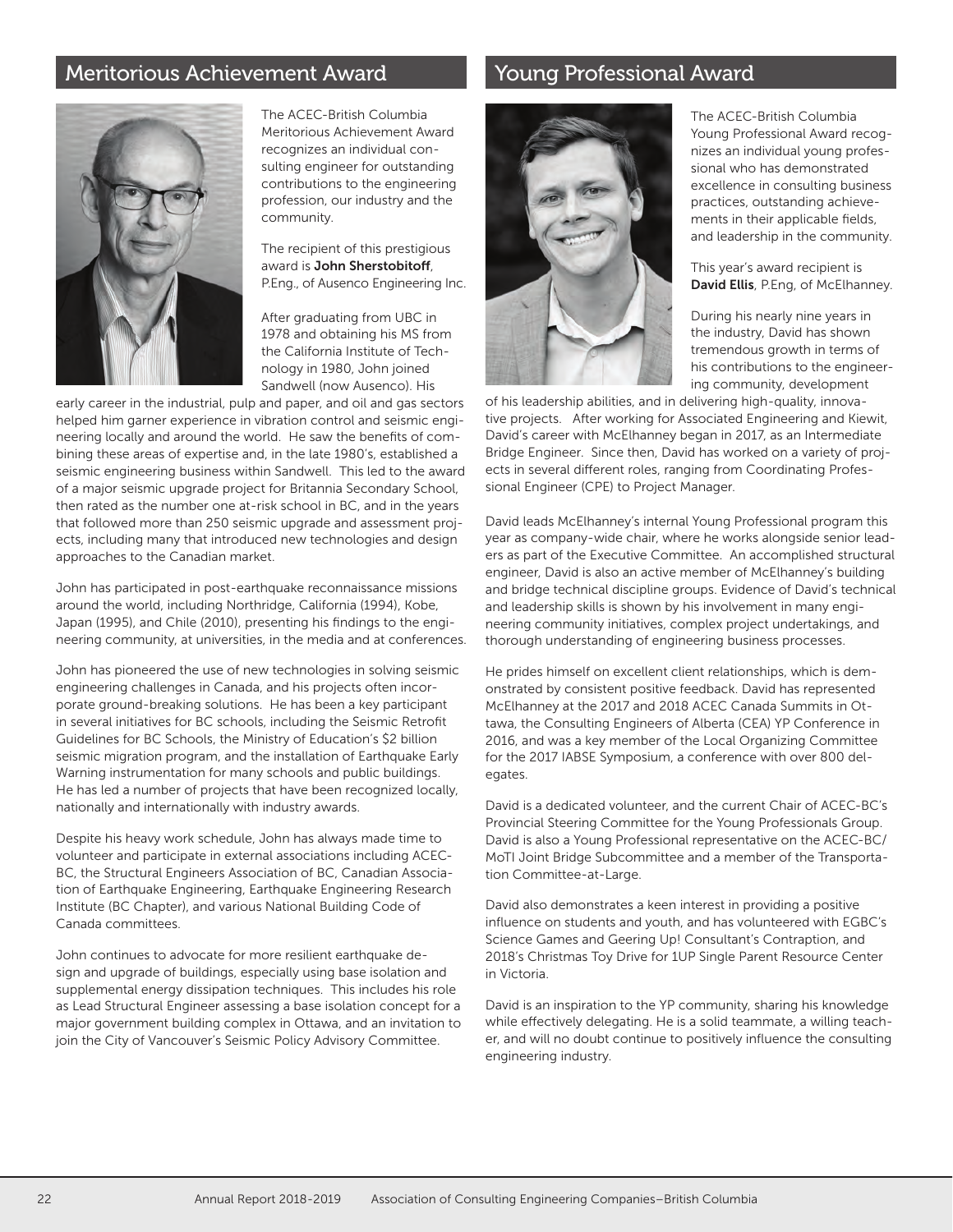### Client of the Year Award



The recipient of the 2018 ACEC-BC Client of the Year Award is the **City of Kelowna**. With a service population of over 120,000, the City is the single largest employer in the Okanagan Valley, providing a variety of services to keep the citizens of Kelowna safe, happy and healthy every day. Over the past five years the City's annual capital budget has ranged from 50 to 100 million dollars and annual building permits issued amount to more than 500 million dollars - making the City a key economic contributor.

In 2015, the ACEC-BC City of Kelowna Liaison Committee was established. From the outset, this committee has facilitated dialogue between the consulting engineering community and the City Infrastructure and Procurement Departments, with the shared goal of improving engineering service delivery within the City.

The City's participation in this committee promoted a collaborative relationship with the consulting engineering community and resulted in the following key successes:

- **Implementation of a qualifications-based selection (QBS)** process for consultancy services.
- Participation in annual events with broad representation by City staff, promoting communication with the consulting engineering community;
- **Consistency in consultant selection process throughout City** departments;
- Improved engineering consultancy procurement practices;
- **Development of mutually agreeable terms of reference for** Request for Qualifications and Request for Proposals;
- Regular dialogue regarding upcoming projects and opportunities with the City; and
- Improved consultancy performance evaluation and debriefing processes.

Following on these successes, the City's Development Department initiated a Consulting Engineer Liaison committee specifically focused at improving communication with the land development engineering community. This committee successfully served to:

- Provide input to planned development by-law changes;
- Facilitate dialoque between by-law officers, the Development Planning Department, and consulting engineers; and
- Inform consulting engineers of the City's development application process, drafting standards and by-law review process.

The active dialogue and positive working relationships developed between the City and the consulting engineering community allowed the City to respond dynamically to overcome challenges related to the Okanagan flooding events of 2016 and to secure and implement a grant funding opportunity for over 50 million dollars of water system infrastructure improvements.

The City's efforts over the past five years have been exemplary, resulting in the City becoming the client of choice in the Okanagan Valley.



*2019 Meritorious Achievement Award – John Sherstobitoff , P.Eng.*



*2019 Young Professional Award – David Ellis, P.Eng.*



*2019 Client of the Year Award – City of Kelowna Award accepted by Alan Newcombe, P.Eng., Director of Infrastructure Design, Planning and Construction*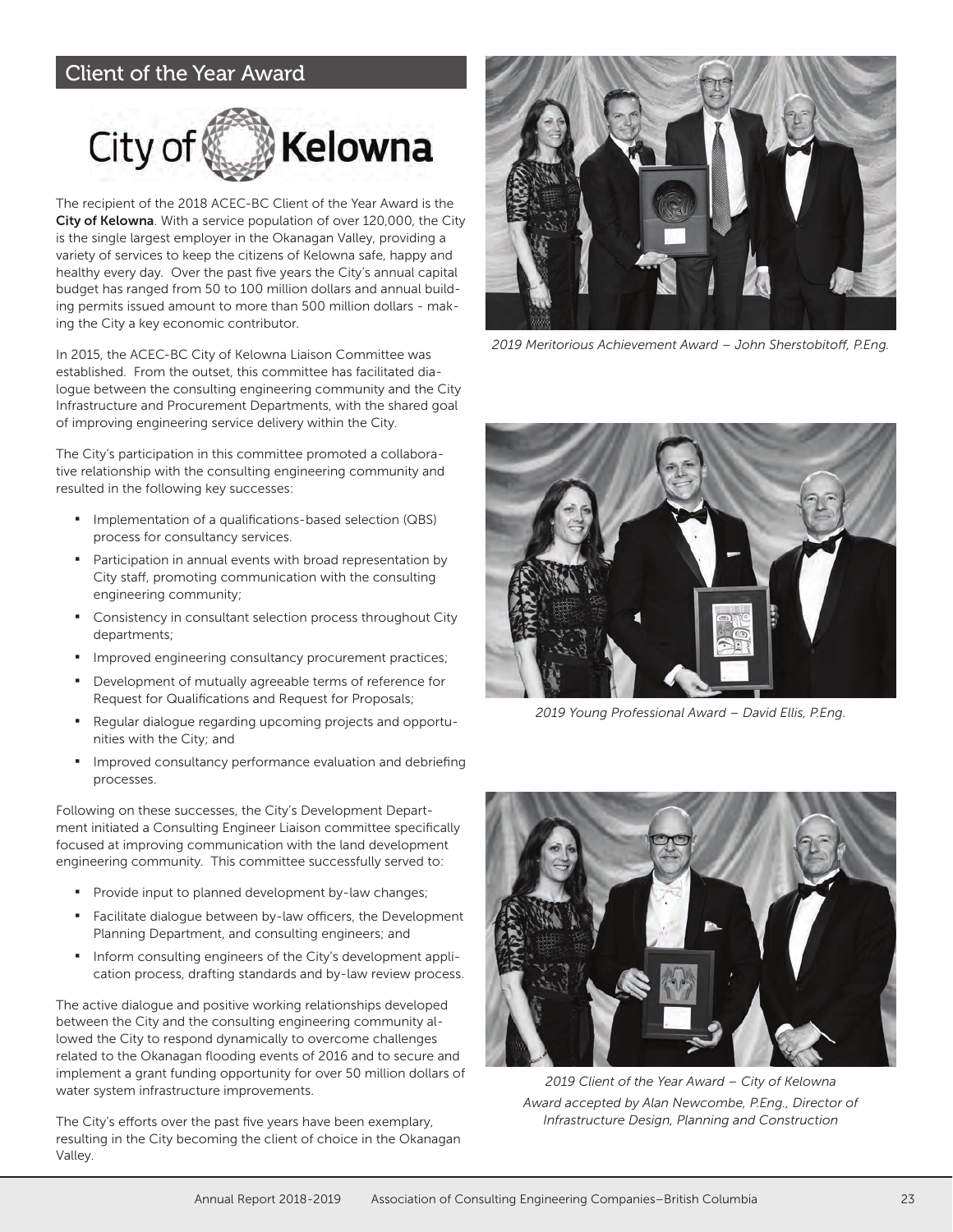### 2018-2019 Revenue Sources

### Treasurer's Report



Annual Report submitted by **Gurjit Sangha** Vice-Chair/Treasurer ACEC-British Columbia

The Treasurer's Report summarizes the financial status of ACEC-British Columbia as of March 31, 2019, which is the fiscal year end of the organization. The report also provides a brief summary of the 2019-2020 fiscal year budget.

The ACEC-BC financial statements are independently audited by Wolrige Mahon LLP, Chartered Professional Accountants.

Actual and budgeted revenue and expenses for the 2018-2019 fiscal year are as follows:

| Item     | Actual      | <b>Budget</b> | Variance  |
|----------|-------------|---------------|-----------|
| Revenue  | \$1,249,605 | \$1,149,100   | \$100,505 |
| Expenses | \$1,199,007 | $1,131,400*$  | (567,607) |
| Net      | \$50,598    | \$17,700      | \$32,898  |

*\* includes amortization*

Total employment by member companies has continued to grow ahead of projections. In addition we were able to attract eight new Corporate Members, for a net increase of three. A new professional development program - the Certificate in Consulting Engineering Leadership - was introduced, and many of our member events attracted a higher than projected number of attendees.

We continue to work hard to encourage new corporate and associate members to join the organization. As can be seen in the accompanying charts, the decision made by the Board several years ago to diversify revenue streams is having a beneficial impact.

Our total "N" number - or the total number of employees at corporate member offices - for 2018-2019 was 8,841. This reflects an increase of about 6.1% from the previous year. Participation by associate members has benefited ACEC-BC in many ways, through access to advice and increased revenues from dues, attendance at member events, and event sponsorships.

We are encouraged that the growth we have seen in the "N" numbers over the past year appears to be continuing, with many members reporting increased "N" numbers compared to previous years.

The 2019-2020 fiscal budget approved by the board anticipates a total revenue of \$1,233,750 and total expenses (including amortization) of \$1,241,500 which would result in a deficit of (\$7,750).



### 2018-2019 Expenditures

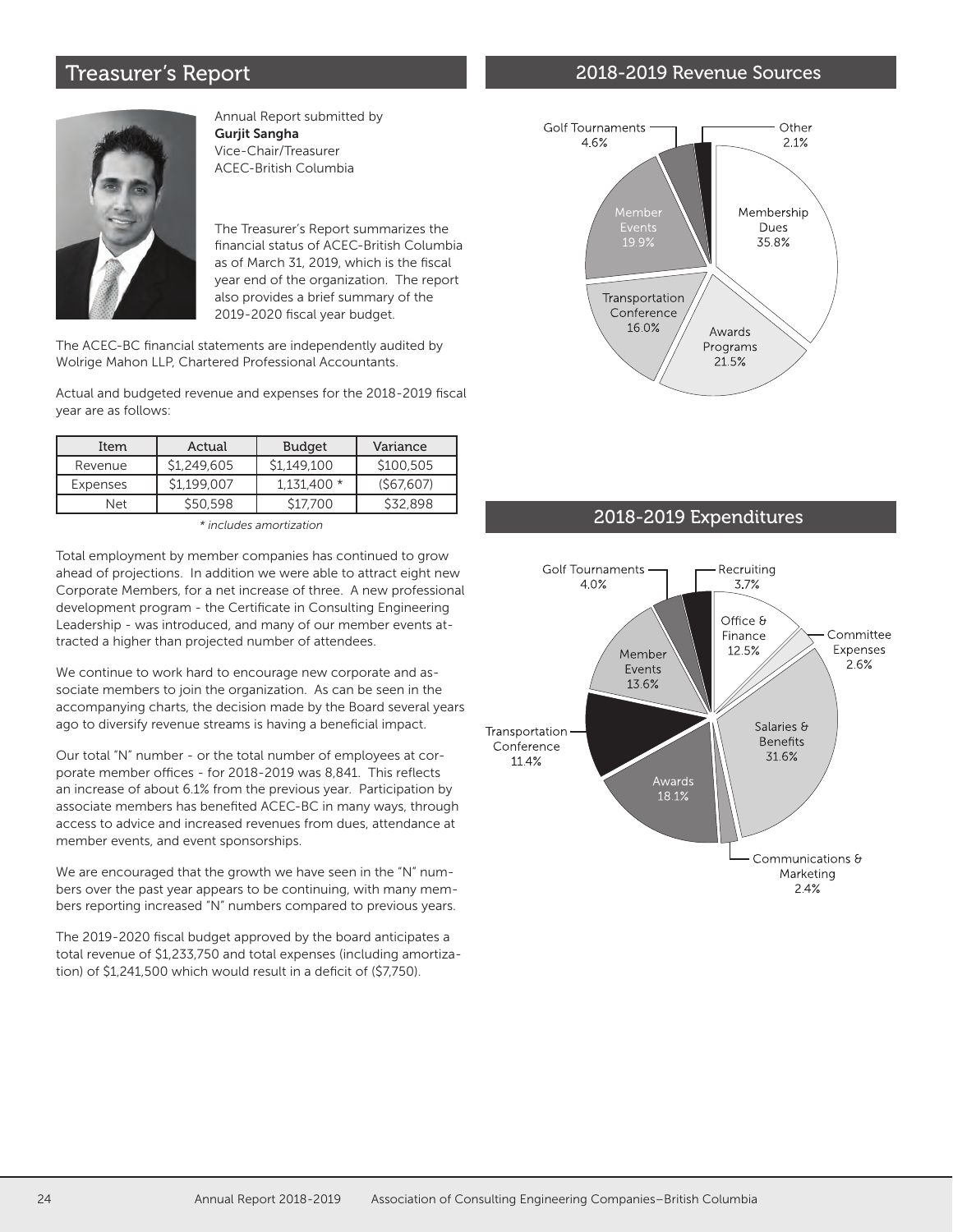

The ACEC-British Columbia Board of Directors and Executive Committee maintain liaison with the following organizations:

Association of Consulting Engineering Companies - Canada Architectural Institute of BC Applied Science Technologists & Technicians of BC BC Construction Association

- BC Construction Roundtable
- BC Institute Purchasing Managers Association of Canada
- BC Ministry of Finance
- BC Road Builders and Heavy Construction Association

Consulting Engineers of Alberta Engineers & Geoscientists BC Government Finance Officers Association of BC Local Government Management Association of BC Master Municipal Contract Documents Association Members of the Legislative Assembly Members of Parliament Mining Association of BC

Quantity Surveyors Society of BC Pacific Northwest Economic Region Partnerships BC TransLink Union of BC Municipalities Urban Development Institute Vancouver Airport Authority

Association of Consulting Engineering Companies–British Columbia 1258 - 409 Granville Street, Vancouver, BC V6C 1T2 t: (604) 687-2811 e: info@acec-bc.ca f: (604) 688-7110 w: www.acec-bc.ca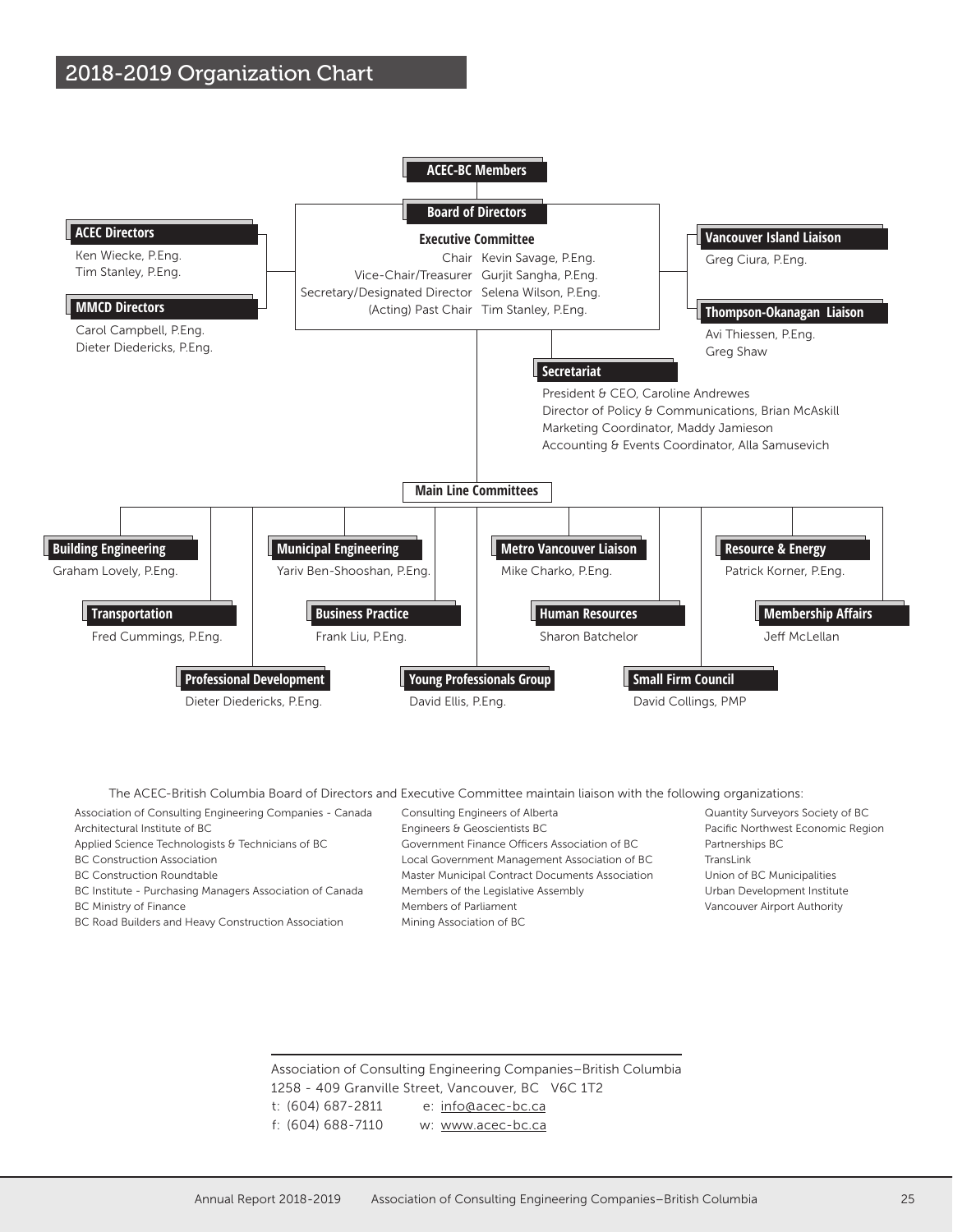### Corporate Members

AECOM Canada Ltd. AES Engineering Allnorth Consultants Limited J.E. Anderson & Associates Aplin & Martin Consultants Ltd. Associated Engineering (B.C.) Ltd. Ausenco Engineering Canada Inc. BBA Inc. BGC Engineering Inc. Binnie Consulting Ltd. Black & Veatch Canada Brown and Caldwell Bunt & Associates Engineering Ltd. Bush Bohlman & Partners Roy Campbell Ltd. CDM Smith Canada Chatwin Engineering Ltd. CIMA+ Citiwest Consulting Ltd. Collings Johnston Inc. COWI CTQ Consultants Ltd. CWMM Consulting Engineers Ltd. DIALOG Dillon Consulting Limited DMD & Associates Electrical Consultants Entuitive exp Services Inc. Fast + Epp Structural Engineers

FERM Consulting Inc. Frykberg Innovations Inc. GeoWest Engineering GHD Limited GOAL Engineering Ltd. Golder Associates Ltd. Great Northern Engineering Consultants Inc. Gygax Engineering Associates Ltd. Hatch Hedgehog Technologies Inc. Horizon Engineering Inc. IBI Group InterCAD Services Ltd. ISL Engineering and Land Services Jacobs Jade West Engineering Co. Ltd. Jensen Hughes Consulting Canada Ltd. Kerr Wood Leidal Associates Ltd. Klohn Crippen Berger Ltd. Knight Piésold Ltd. Koers & Associates Engineering Ltd. Kontur Geotechnical Consultants Inc. Layton Consulting Ltd. McElhanney Consulting Services Ltd. McMillen Jacobs Associates MCW Consultants Ltd. Moffatt & Nichol Morrison Hershfield Limited Mott MacDonald Canada Limited

Northwest Hydraulic Consultants Ltd. Onsite Engineering Ltd. Parsons Inc. PBX Engineering Ltd. Pinchin Ltd. Piteau Associates Engineering Ltd. RAM Consulting Inc. Read Jones Christoffersen Ltd. RKTG Associates Ltd. Rocky Point Engineering Ltd. SCS Materials Engineers Ltd. Senez Consulting Ltd. SKC Engineering Ltd. Smith + Andersen SNC-Lavalin SRK Consulting (Canada) Inc. Stantec Stratice Consulting Tetra Tech Canada Inc. Thurber Engineering Ltd. TWD Technologies Ltd. Urban Systems Ltd. Villholth Jensen & Associates Ltd. Watson Engineering Ltd. West Coast Road Testing & Consulting Ltd. Westmar Advisors Inc. Wood Canada Ltd. WSP Canada Inc. ZE Power Engineering Inc.

### Associate Members

Autodesk

BA Blacktop Ltd. Group of Companies Bay Wealth Management / Investors Group Financial Services Inc. BFL CANADA Insurance Services Inc. Clark Builders EMC Mortgages Flatiron Constructors Canada Limited Graham Infrastructure Ltd. Harper Grey LLP

Innovia Partners Ltd. Peter Kiewit Sons ULC The Langley Concrete Group Metrix Professional Insurance Brokers Singleton Urquhart Reynolds Vogel LLP SLS Lighting Twining, Short & Haakonson, Barristers Wylie-Crump Limited

### Client Members

City of Burnaby City of Coquitlam City of Kelowna City of Maple Ridge

City of Surrey Township of Langley **TransLink**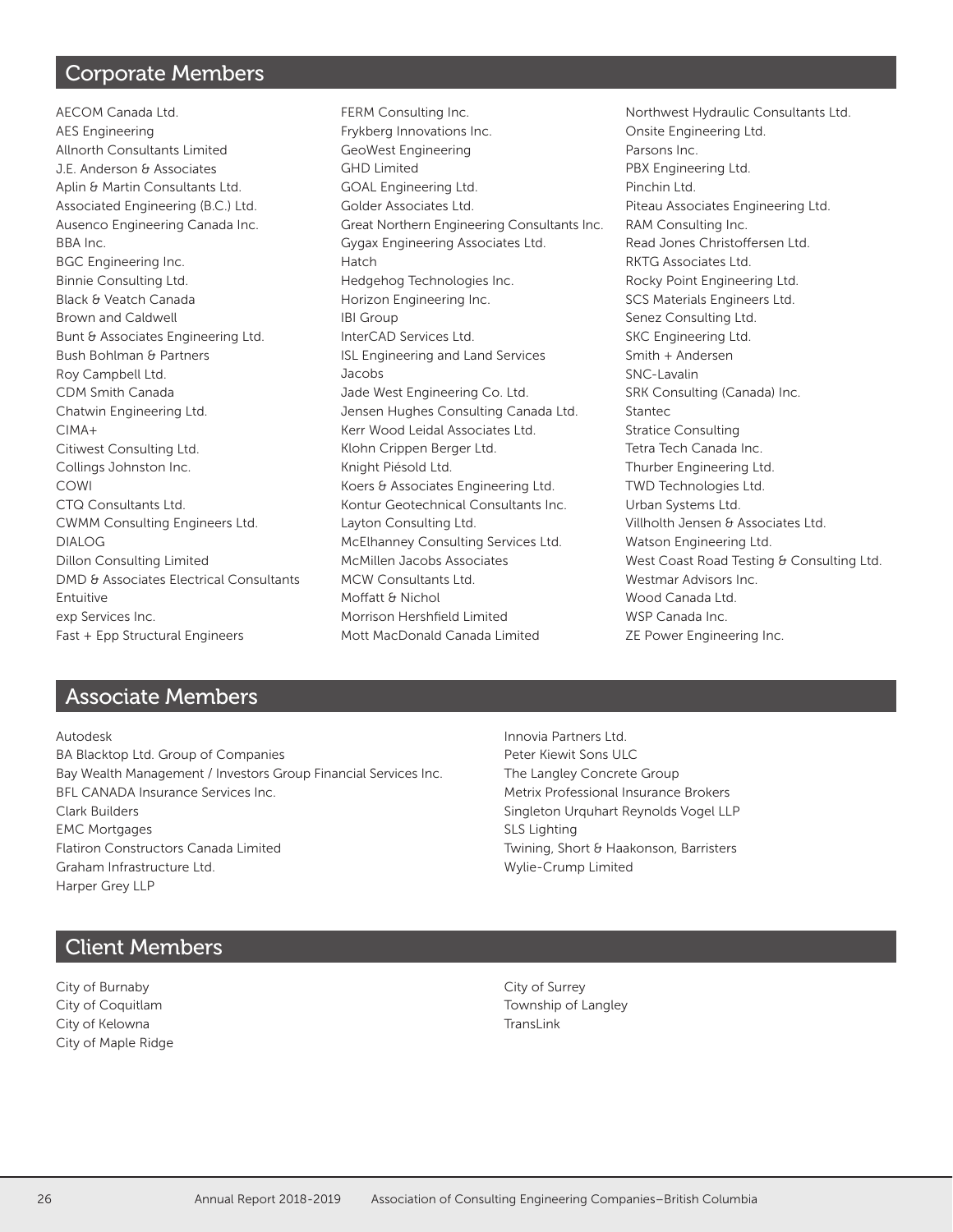Notes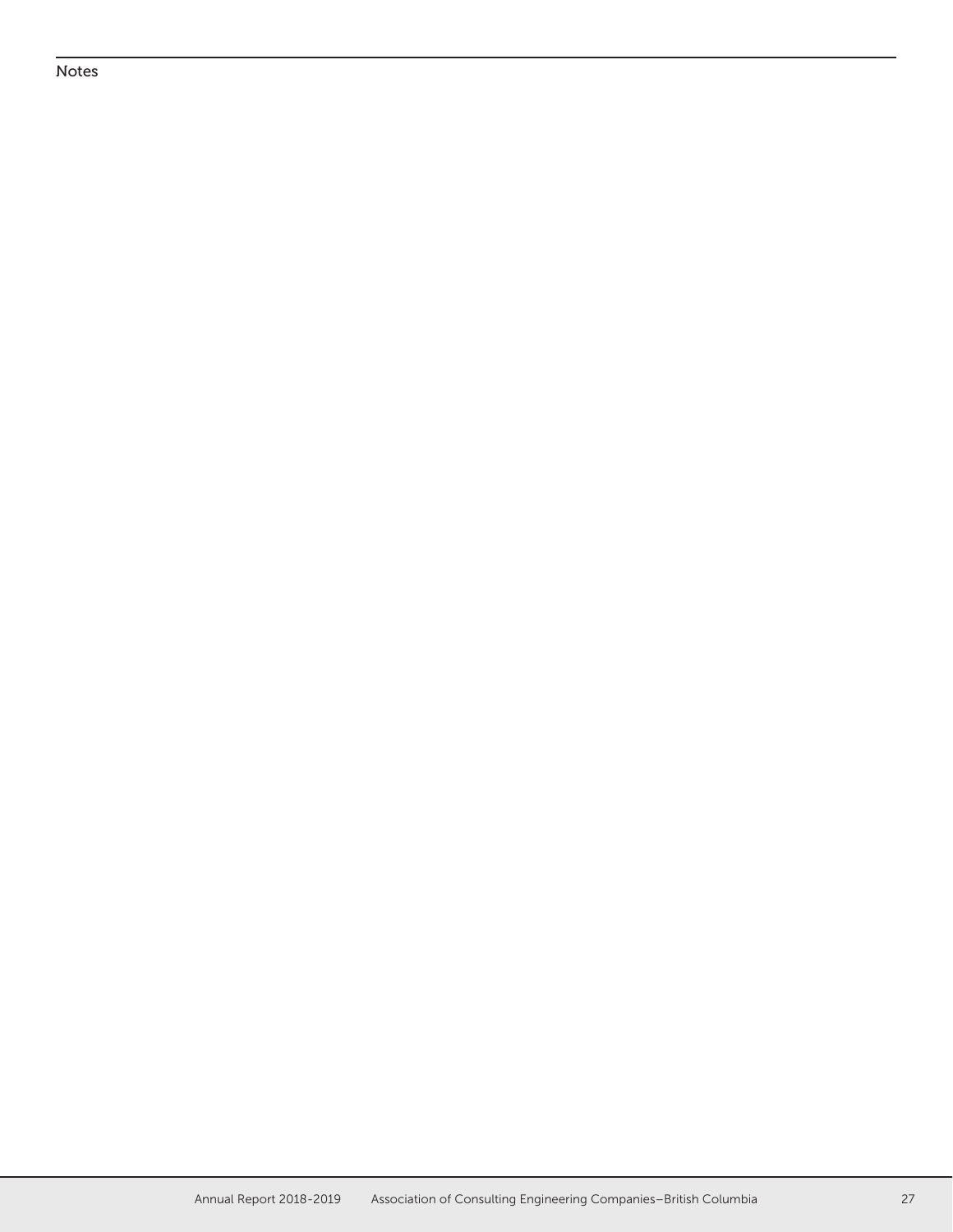Notes